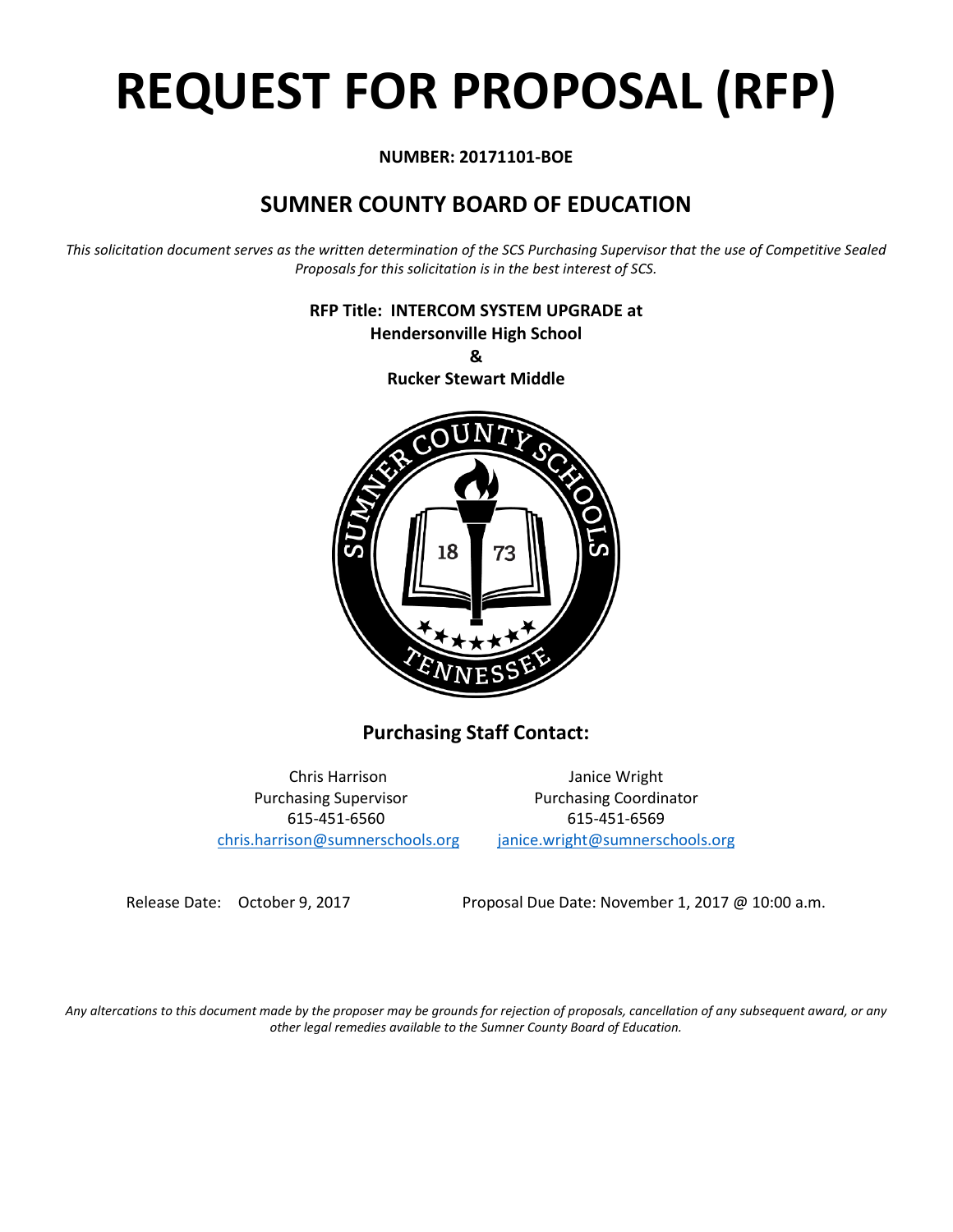# **NOTICE TO PROPOSERS**

There may be one or more amendments to this RFP. In order to receive communication for any such amendments issued specifically to this RFP, the proposer must provide a Notice of Intent to Propose to the Sumner County Board of Education (SCS) Purchasing Department. The proposer must utilize this form when submitting notice. The notice may be sent by email to: Purchasing Office, purchasing@sumnerschools.org. SCS will send amendments only to those proposers which complete and return this information by the deadline list in the RFP Schedule of Events (Section 4).

| <b>RFP Number:</b>      | 20171101-BOE Intercom System Upgrade |
|-------------------------|--------------------------------------|
| Company Name:           |                                      |
| <b>Mailing Address:</b> |                                      |
|                         |                                      |
|                         |                                      |
| <b>Phone Number:</b>    |                                      |
| <b>Contact Person:</b>  |                                      |
| Email Address:          |                                      |
|                         |                                      |
| Authorized Signature    |                                      |
| <b>Printed Name</b>     |                                      |
| Date                    |                                      |

Emailed amendments will be sent in a Microsoft Word (Office for Windows) or Portable Document Format (pdf) format. Any alterations to the document made by the proposer may be grounds for rejection of proposal, cancellation of any subsequent award or any other legal remedies available to the Sumner County Board of Education.

Amendments will also be posted on the SCS website **https://sumnerschools.org/index.php/current-bids-and-rfps** and attached to the solicitation listing as a PDF or WORD file. Check the particular solicitation on the Current Bids and RFPs webpage for any posted amendments.

By completing and returning this form, the Proposer has expressed its intent to provide a proposal for **20171101-BOE Intercom System Upgrade.**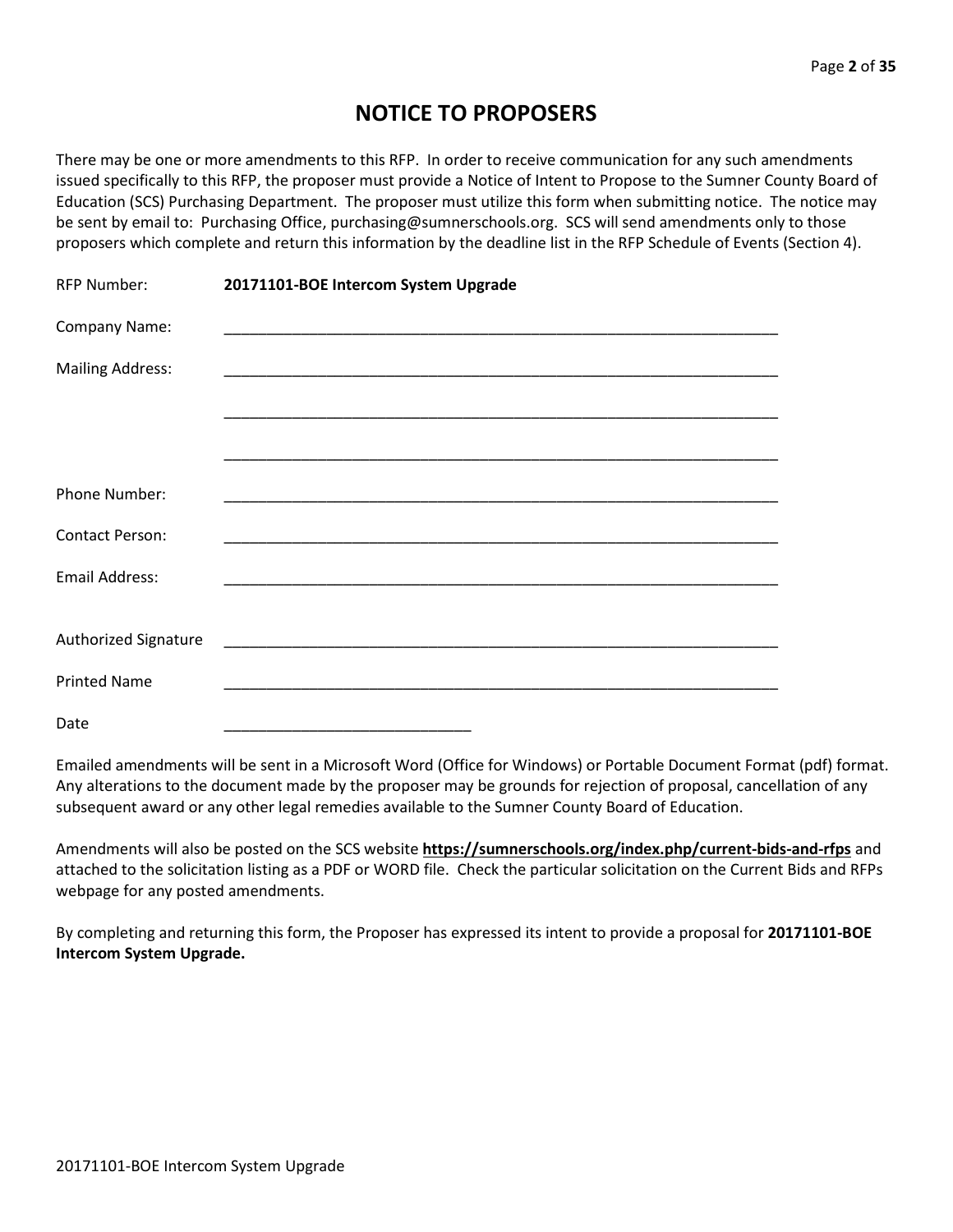# **TABLE OF CONTENTS**

- 1. Introduction/Overview
	- 1.1. Purpose
	- 1.2. Contact Information
- 2. Requirements
	- 2.1. Contract Term
	- 2.2. Scope of Work/Specifications
	- 2.3. Contactor Obligations
- 3. Source Selection and Contract Award
- 4. Schedule of Events
- 5. Instructions for Proposal
	- 5.1. Required Forms
	- 5.2. New Vendors
	- 5.3. Acknowledgement of Insurance Requirements
	- 5.4. Clarification and Interpretation of RFP
	- 5.5. Proposal Package
	- 5.6. Delivery of Proposals
	- 5.7. Evaluation of Proposals
	- 5.8. Request for Clarification of Proposals
	- 5.9. Protests

# 6. Attachments

- 6.1. Contact Information
- 6.2. Bid Form/Certification
- 6.3. References
- 6.4. Certification Regarding Debarment or Suspension
- 6.5. Condition of Submitting Proposal
- 6.6. Statement of Non-Collusion
- 6.7. Attestation Re Personnel
- 6.8. Drug Free Workplace Affidavit
- 6.9. IRS Form W-9
	- \**An online, fillable version can be found at https://www.irs.gov/pub/irs-pdf/fw9.pdf*
- 6.10. Standard Terms & Conditions
- 6.11. Vendor Checklist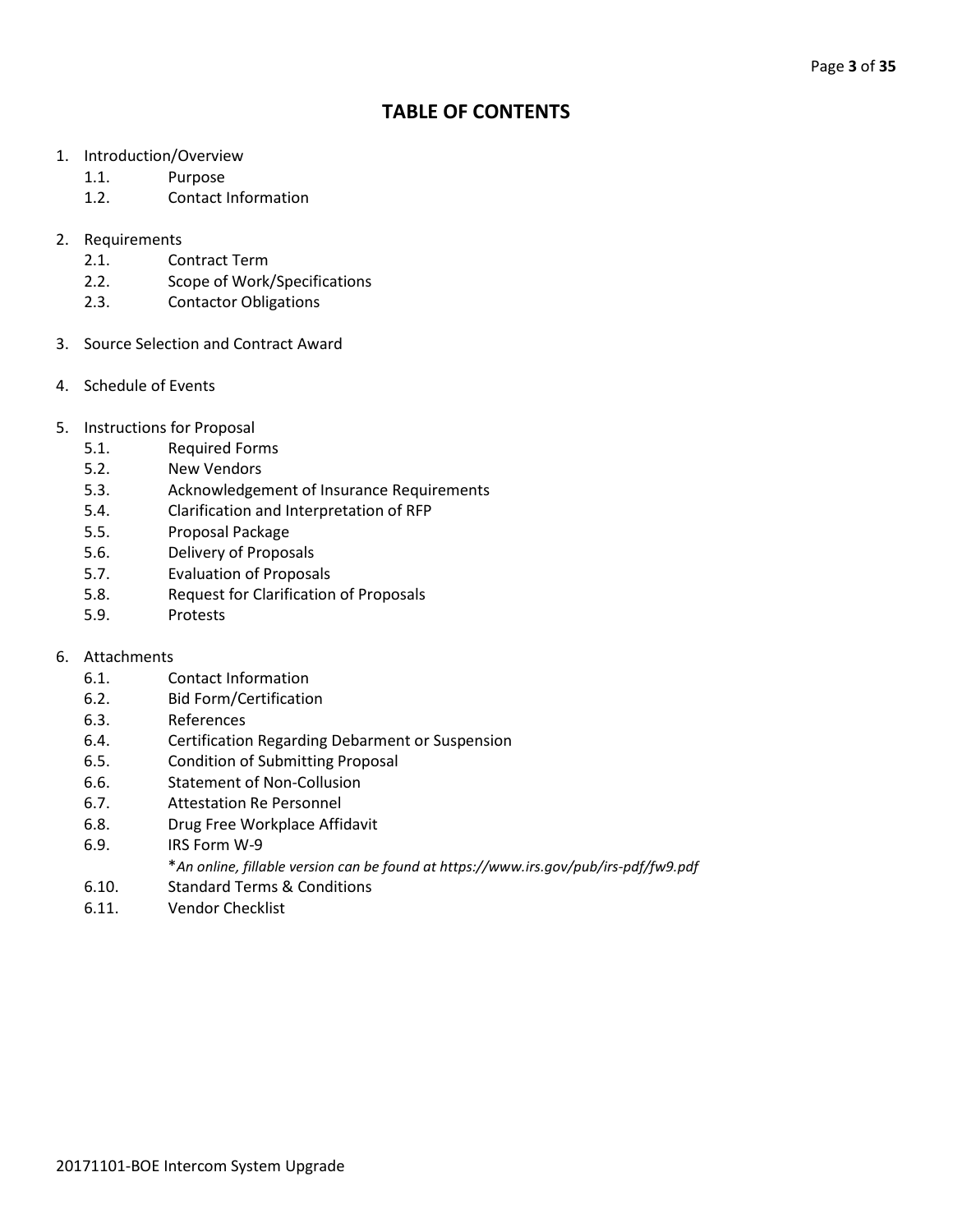#### 1. Introduction/Overview

#### 1.1. Purpose

The Sumner County Board of Education (SCS) is requesting sealed proposals for an upgrade to the intercom system at Hendersonville High and Rucker Stewart Middle

1.2. Contact Information

Unauthorized contact regarding this RFP with employees or officials of SCS other than the Purchasing Supervisor named below may result in disqualification from this procurement process.

Interested parties must direct all communication regarding this RFP to the Purchasing Supervisor, who is SCSs only official point of contact for this RFP.

Chris Harrison **Rickey Swindle** Purchasing Supervisor **Electronics** Supervisor 1500 Airport Road (615) 451-5255 office Gallatin, TN 37066 (615) 566-6672 (615) 451-6560 rickey.swindle@sumnerschools.org chris.harrison@sumnerschools.org

RFP Procedures: The Specifications: Bid Specifications: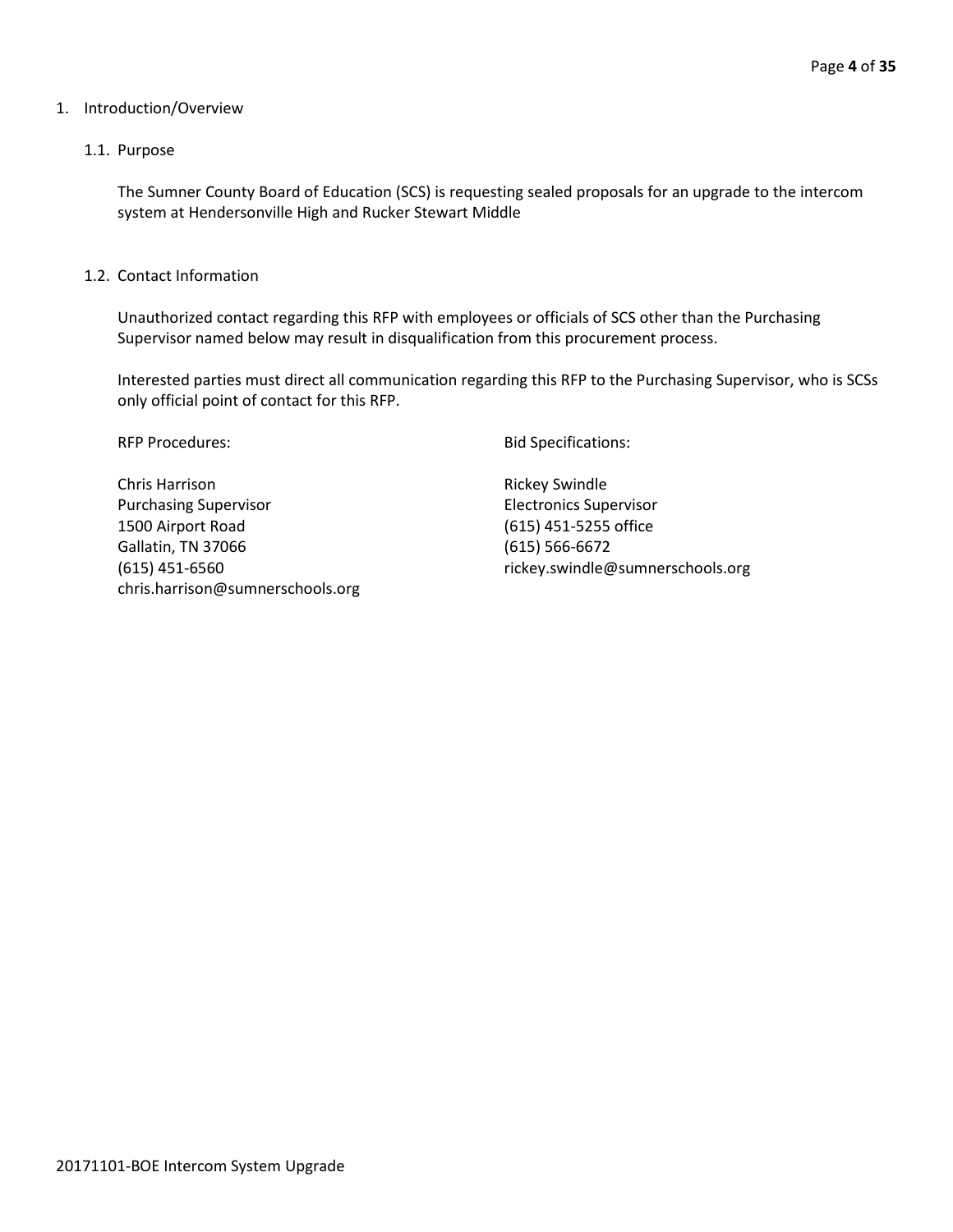# 2. Requirements

- 2.1. Contract Term
	- 2.1.1.1. It is the intention of SCS to award a contract for a one time, turnkey installation.
- 2.2. Scope of Work / Specifications

Jobsite Locations:

# **Hendersonville High 123 Cherokee Road Hendersonville, TN 37075**

- 150 Rooms
- The existing system is Telecore.
- The new system must be compatible with a 4-wire system.
- The existing call-in switches will require replacement as part of the upgrade.

SCS requests additional, separate pricing to include adding the Field House and ROTC rooms to the intercom system at Hendersonville High. The two areas are not attached to the main building. Refer to the diagram below for estimated distances between the areas.

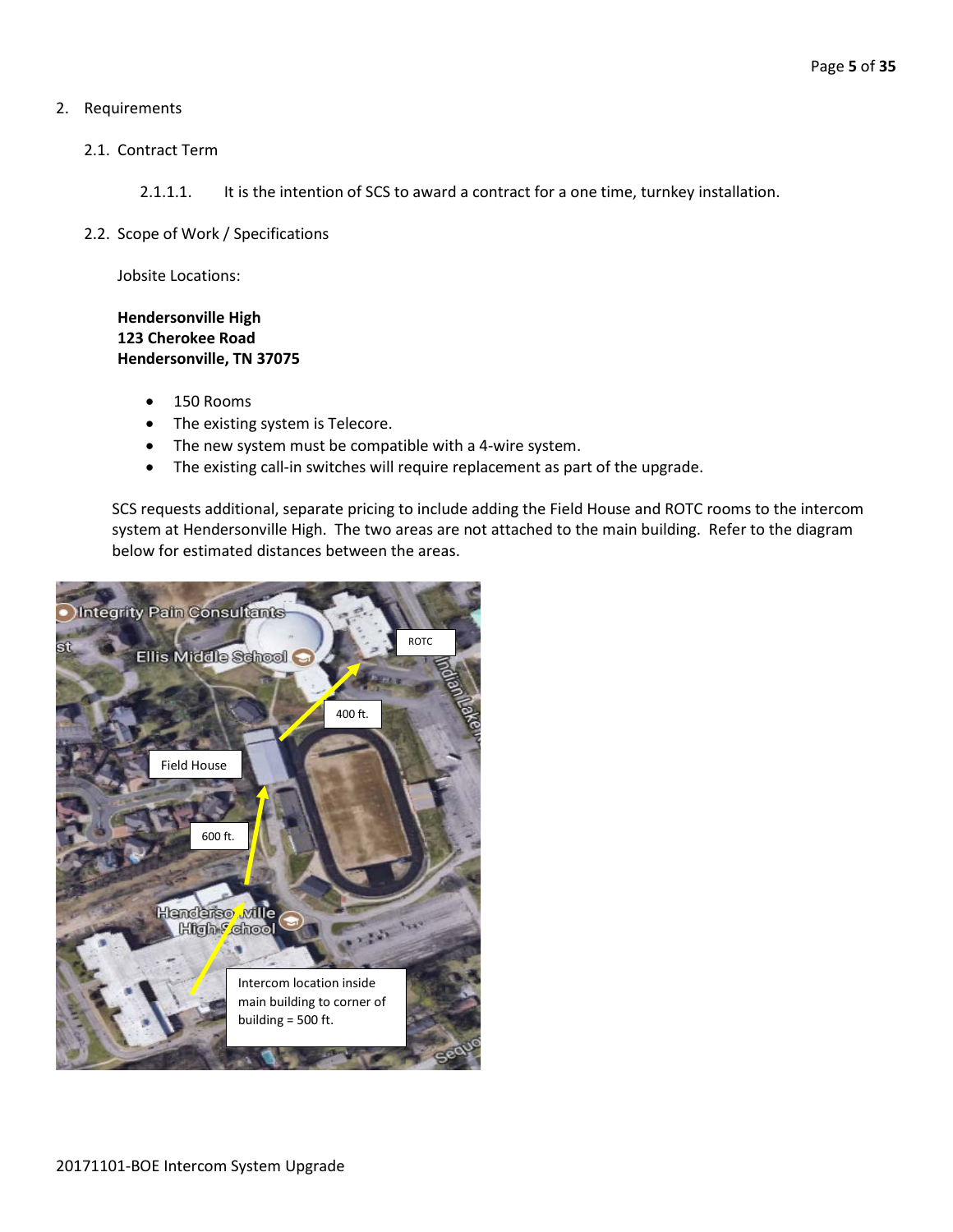# **Rucker Stewart Middle 350 Hancock Street Gallatin, TN 37066**

- 80 Rooms
- The existing system is Rauland.
- The new system must be compatible with a 4-wire system.
- It is the intent of SCS to utilize the existing call-in switches.

All systems must meet the following criteria:

- The new intercom system must integrate with the existing ShoreTel telephone system.
- The new intercom system shall be comprised of one administrative console at each location and have a 48-port capacity.
- The new intercom system must be compatible with the existing lockdown system.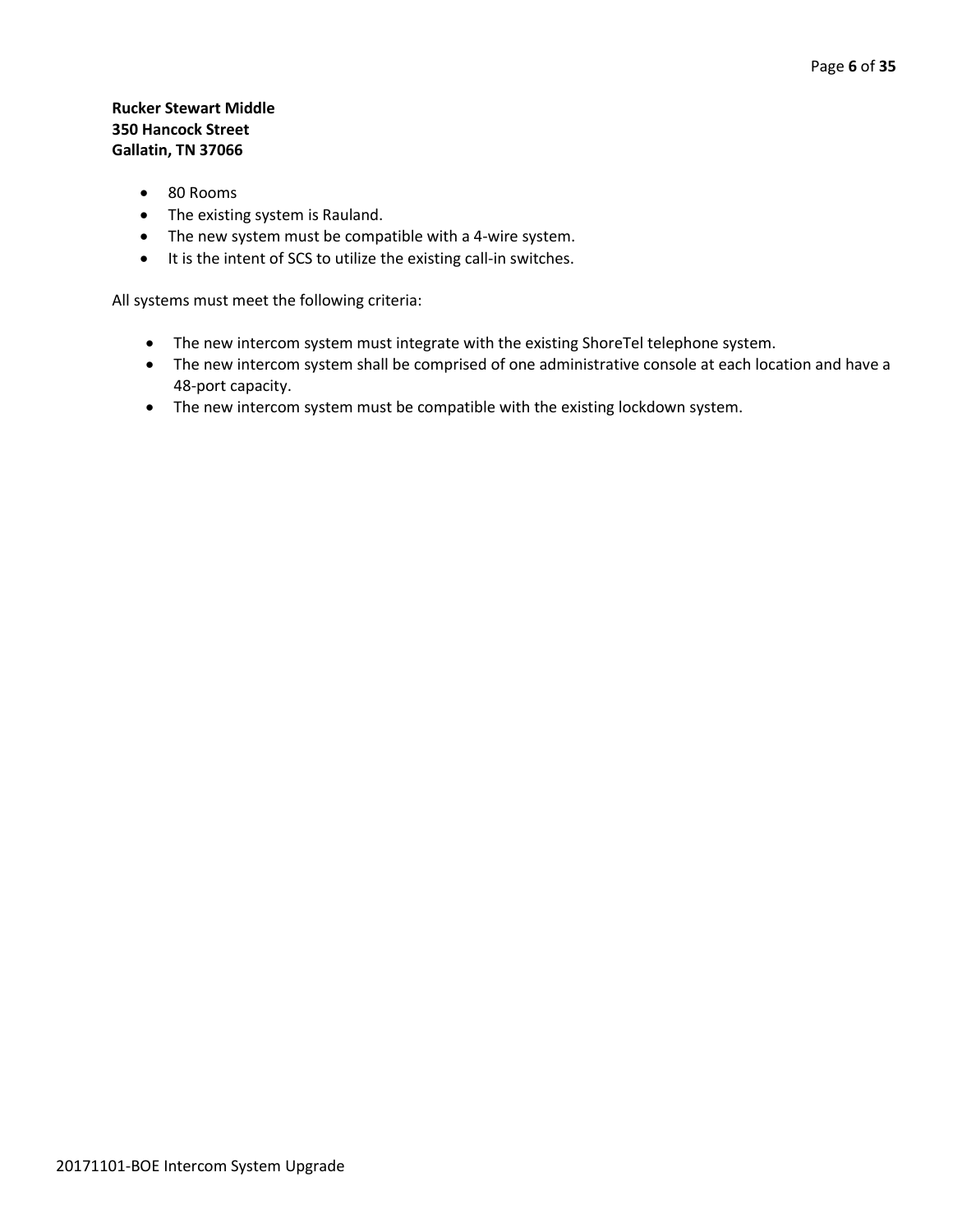# **PART 1 GENERAL**

#### 1.1 SECTION INCLUDES

- A. Provide microprocessor controlled voice communication system with all conduit, wire, outlets and equipment as shown on the drawings and as herein specified to provide a complete sound and voice communication system in the building.
	- 1. The system:
		- (a) Provide the facilities for paging or sounding emergency signals or time event signals to select groups or all remote speakers.
		- (b) Provide facilities for the control and distribution of up to two program channels to individual, selected groups, or all remote speakers.
		- (c) Include the facilities of a built-in master clock and programmer capable of correcting appropriate secondary clock displays and controlling events based on user programmed time schedule programs.
- B. All material and equipment necessary for the proper operation of the system even though not specifically mentioned in the contract documents are deemed part of this contract.
- C. Install and connect all equipment under strict provisions of the manufacturer's recommended instructions.
- D. All systems proposed, as herein specified, must be proven to meet specifications by the bidder who shall, during the bidding period, attach the manufacturer's name and model numbers of such equipment and material together with three (3) copies of working drawings and submit to the Owner five working days prior to bid opening for bidding approval.
- E. The Contractor:
	- 1. Install equipment on the AC voltage supply taking care to arrest damaging electrical transient and spikes, which can cause damage to the microprocessor components of the system.
	- 2. Protect all incoming intercom lines by the use of EDCO OPX surge protectors installed as per manufacturer instructions.
	- 3. Supply, install, adjust, test and guarantee the specified equipment by a factory authorized communications contractor for the products furnished.
	- 4. The vendor is responsible for verifying the completeness of the parts list and the suitability if the equipment to meet the intended purpose of the specifications and drawings.
- F. The communication bidder supplying the equipment: Show satisfactory evidence, upon request, that they maintain a fully equipped service organization capable of furnishing adequate inspection and service to the system, including replacement parts. The vendor: Be prepared to offer a service contract for the maintenance of the system after the guarantee period. The bidder: Produce evidence that they have a fully experienced and established service organization for at least five (5) years and proven satisfactory installations during that time.
- G. The vendor: Provide the following documentation and service under provisions of Section 01330, "Submittal Procedures".
	- 1. Shop Drawings: Three (3) sets. Include the manufacturers specification sheets including all the component parts.
	- 2. As built Drawings: Three (3) sets. Include the information in "A" above. They should include up-to-date drawings that include any changes made to the system during installation. Include circuit diagrams and other information necessary for the proper operation and maintenance of the system.
	- 3. Operating Instructions: These instructions are to be permanently affixed to all administrative control stations.
	- 4. In-service Training: Provide the Owner with a training program designed to make all administrative control station users familiar with the operation of the voice communication system.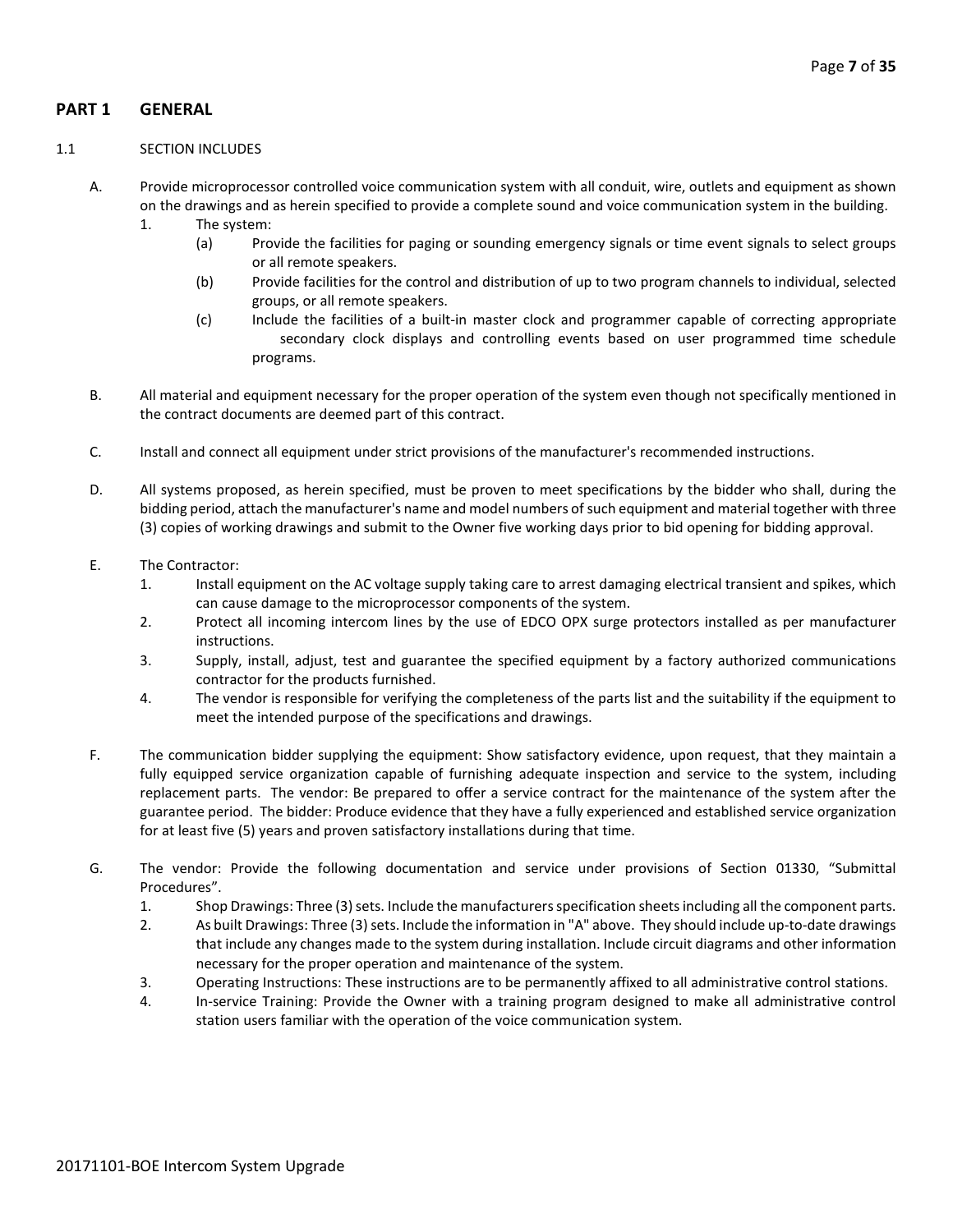#### 1.2 SYSTEM FUNCTIONALITY

- A. The system consists of:
	- 1. Central equipment cabinet
	- 2. Microprocessor control unit
	- 3. Power supply
	- 4. Zone hardware cards
	- 5. Administrative Telephones (ATEL)
	- 6. Amplifiers
	- 7. Station loudspeaker assemblies
	- 8. Call-in switches
	- 9. Staff telephones
	- 10. All associated material, hardware, wiring, and options as described herein to provide a complete working system, which meets the specified requirements.
	- B. Provide the following communications functions for the system.
		- 1. ATEL to remote loudspeaker station or remote staff phone speaker station.
		- 2. Administrative Telephone to Administrative Telephone.
		- 3. Administrative Telephone to CO/PABX telephone line (provide required equipment).
		- 4. Remote speaker equipped with call-in device to Administrative Telephone.
		- 5. Staff Phone to Staff Phone
		- 6. Staff Phone to CO/PABX telephone line
	- C. Ensure the System:
		- 1. Provide the facilities for paging or sounding emergency signals or time event signals to select groups or all remote speakers.
		- 2. Provide facilities for the control and distribution of up to two program channels to individual, selected groups, or all remote speakers.
		- 3. Include the facilities of a built in master clock and programmer capable of correcting appropriate secondary clock displays and controlling events based on user programmed time schedule programs.
- 1.3 SYSTEM PARAMETERS
	- A. The System: Provide for a minimum of two (2) simultaneous open voice speech paths between Administrative Telephone (ATEL) and station loudspeakers within a 16-line group.
		- 1. Speech Channels:
			- (a) True multiple, simultaneous, unrestricted, amplified voice channels requiring no automatic Queue or Call Stacking to access the intercom amplifier.
			- (b) Have compatibility for expansion to 4 intercom channels.
			- (c) Systems not providing true multiple, simultaneous, unrestricted, amplified voice channels or systems offering multi-speech paths which are restrictive to less than three (3) simultaneous conversations inclusive of staff phone linkage per 16-line group are unacceptable.
		- 2. The system: Provide the capability for future expansion to allow 4 simultaneous amplified intercom speech paths and 32 telephonic paths to 512 stations.
		- 3. Provide a fifteen (15) watt intercom amplifier with each Administrative Telephone (ATEL). This amplifier shall be integral to the ATEL, requiring no panel mounting space in the equipment rack associated with the system.
	- B. The system: Provide the capacity for both a loudspeaker station and a handset at each remote location.
		- 1. Each remote station: Assigned and architectural or ID number to communicate with its assigned Administrative Telephone (ATEL's).
		- 2. The system: Permit user selection of 3, 4 or 5 digit dialing.
		- 3. The handset: Provide for full duplex telephony type communications.
		- 4. The system shall not require any additional memory address locations or ID numbers for the staff handset associated with any given remote station.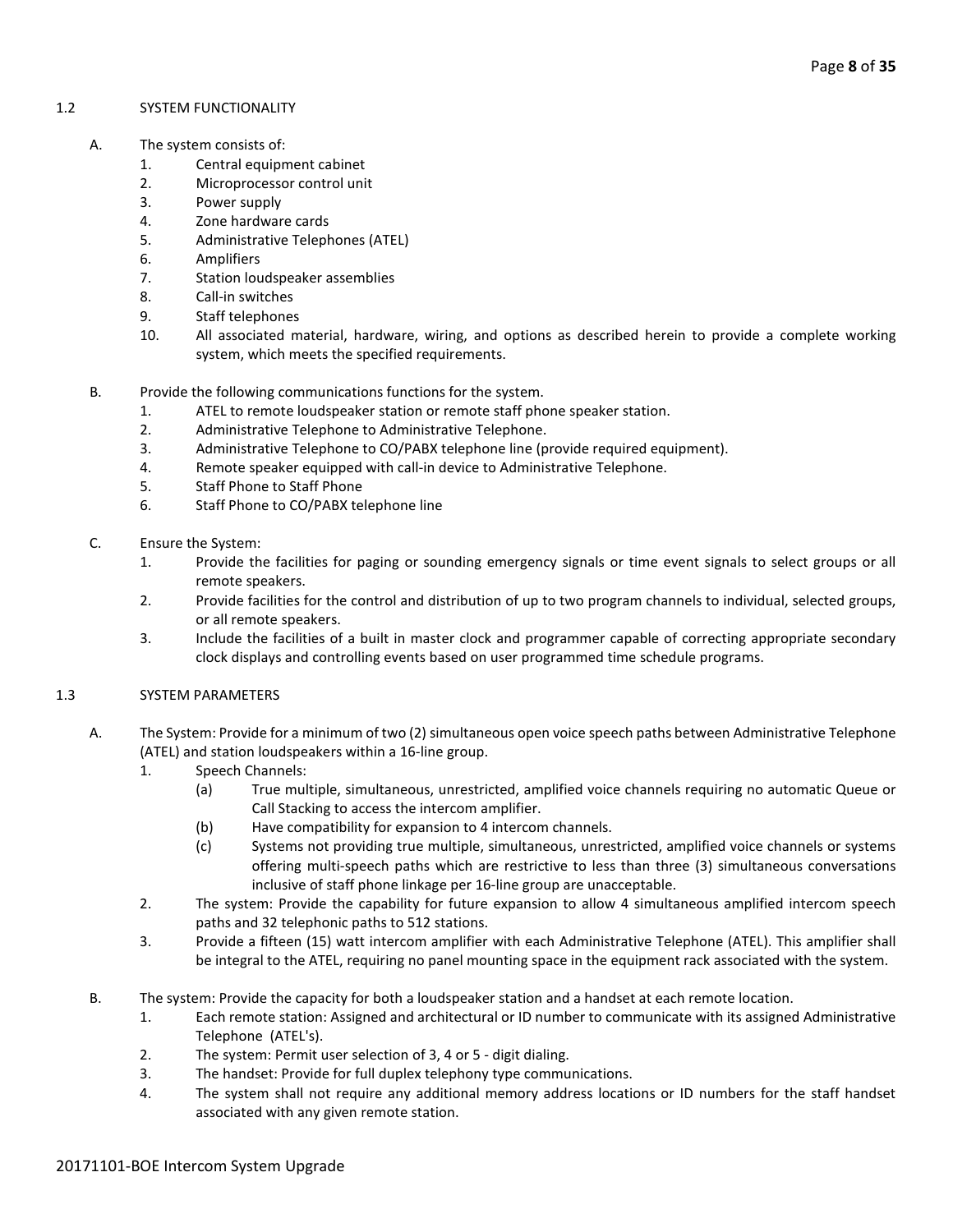- 5. The system: Automatically toggle to the duplex mode of communications whenever the remote handset is lifted during the call in progress.
- C. Each remote station position: Allow calls to be placed from two (2) remote devices. Ensure each device has an individual assignable priority.
	- 1. The user assignable priorities for remote stations are:
		- (a) Normal
		- (b) Emergency
		- (c) Staff Handset
		- (d) Fire
		- (e) Security
		- (f) Remote Call Cancel
		- (g) Remote Program Select, allowing location to select or cancel the program channel. This shall be assignable be either program channel. Intercom or paging takes precedence over this function.
	- 2. Make it possible for the user to reset the priority for a given remote station device from a designated ATEL.
- D. Call-in devices, if continuously activated such as smoke detectors or emergency switches, may be assigned programmable recall time which causes these calls to keep reappearing until the initiating device is reset.
- E. The system: Allows preselected coverage of calls from remote station to Administrative Telephone (ATEL) on a remote station basis. A remote station shall be able to report to multiple Administrative Telephone (ATEL) simultaneously. The user may forward functions of an unattended Administrative Telephone (ATEL) to an attended Administrative Telephone (ATEL). This provides overlapping or distinct coverage of remote stations by Administrative Telephones. Systems not allowing complete flexibility of remote station coverage are unacceptable.
- F. The system: Incorporate all necessary circuitry to prevent monitoring of any remote station whose call origination switch is in the privacy mode. The system: User configurable to work with resistor or diode privacy circuits.
- G. The system: Capable of providing a supervisory tone to remote station speakers. The tone signal will indicate the speaker is being monitored by the Administrative Telephone (ATEL).
- H. The system: Provide a call announce tone. This feature, if preselected by the user, provides a tone signal at the classroom speaker when called by an Administrative Telephone (ATEL).
- I. The system: Provide the facilities so that a calling station can be placed in a "Hold" status, freeing the Administrative Telephone (ATEL) to perform other functions. It shall also be possible to "Conference" remote staff handsets and ATEL's (and outside telephone callers if telephone interface option is used) together for room-to-room communications.
- J. The system: Provide thirty-two (32) multipurpose zones for zoned audio paging /class change signals with any remote station belonging to more than one group.
- K. The system: Allow for pre-selective access to "Zone" and "All-Page" functions. This feature will prevent unauthorized paging from Administrative Telephones (ATEL's).
- L. The system: Provide facilities so that the user has access for sounding selected tones from any Administrative Telephone (ATEL) on either All-Page or Zonal basis for use as emergency or other alarm signals.
- M. Provide provisions to allow for the use of a priority override input (i.e., Principal's Microphone). This circuit, when activated by an external source, gathers all speakers for distribution of the signal information provided by the external source. This priority override input preempts other functions currently under way in the system. Restore upon conclusion of the priority override function, all preempted functions.
- N. The system: Provide the capability to operate with external paging amplifiers to increase the audio output available for paging.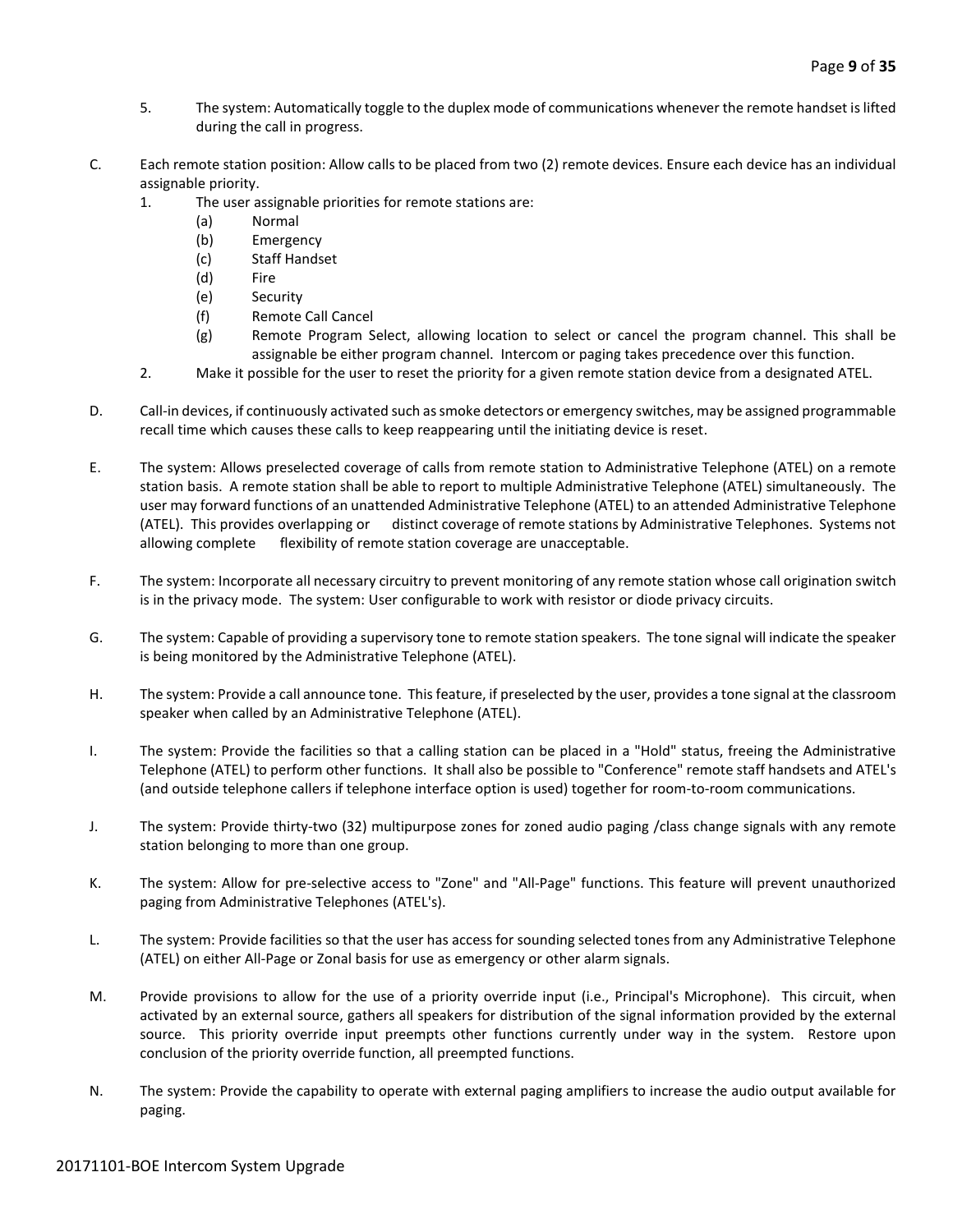- O. Provide the system with control point outputs for activating outboard devices such as priority override relays on remote sound systems. Activate these control point outputs when the system is placed in the All-Page mode.
- P. Provide the system with ports to allow for:
	- 1. Diagnostics via any standard computer terminal.
	- 2. Modem interface to allow remote factory engineering assistance. Systems not providing a port access to the system are not acceptable.
- Q. The system: Provide the ability to perform Scan functions from the Telephones (ATEL's) for:
	- 1. Review of call-in coverage assignments to an ATEL.
	- 2. Review ID numbers of remote stations assigned to either of the two program channels.
	- 3. Review, which Administrative Telephones (ATEL's) are forwarding coverage.
- R. Connect with up to eight external CO or PABX telephones lines with an optional telephone interface.
- S. Intercom system shall have the capability of overriding all sound systems throughout the campus i.e. classroom sound systems, auditorium and cafeteria sound systems.

#### 1.4 SYSTEM MASTER CLOCK

- A. Provide a built-in master clock and programmer capable of performing the following functions.
	- 1. Displaying the time of day in either 12 or 24-hour format at the Telephones (ATEL's).
	- 2. Providing 500 discrete time event, 16 schedules and 32 multipurpose zones.
		- (a) The time of day in hours and minutes.
		- (b) The day or combination of seven (7) days of the week the event is to occur.
		- (c) Selection of any one or any combination of thirty-two (32) zones or outputs to be activated.
		- (d) Selection of any one of sixteen schedules to allow for maximum flexibility due to special circumstances or seasonal changes.
	- 3. Provide for an editing and review routine to permit the user to change and edit time events, zones, and schedules without having to reprogram the entire sequence.
	- 4. Provide for user selectability of both tone and duration time of tone signal.
	- 5. Capable of correcting compatible brands of secondary clocks.
	- B. The time display: Protected by a built-in lithium battery, which automatically corrects Administrative Telephone (ATEL) time, displays upon restoration of power which was caused by AC power failure.
	- C. Output points, activated by the master clock, provided in the system for use in controlling external sounders and other devices.

#### 1.5 ADMINISTRATIVE TELEPHONE (ATEL)

- A. Control center for communications, paging and signaling functions for the Starcall System.
- B. Contains a 12-key keypad, SPKR Phone, Talk, Volume Up/Down, and special feature keys.
- C. For voice intercom the ATEL: Provide with a handset, dial pad, speaker, microphone, and Talk/Listen button. Provide each ATEL with a 15-watt intercom amplifier, which allows for independent open voice audio between the ATEL and a remote speaker station.
- D. Provide the ATEL with a solid-state sounder for audible annunciation of incoming calls. This sounder sounds at different rates depending on the Priority level of the Current Call. The sounder: User defeatable on a priority level basis so that the ATEL provides only visual annunciation if required.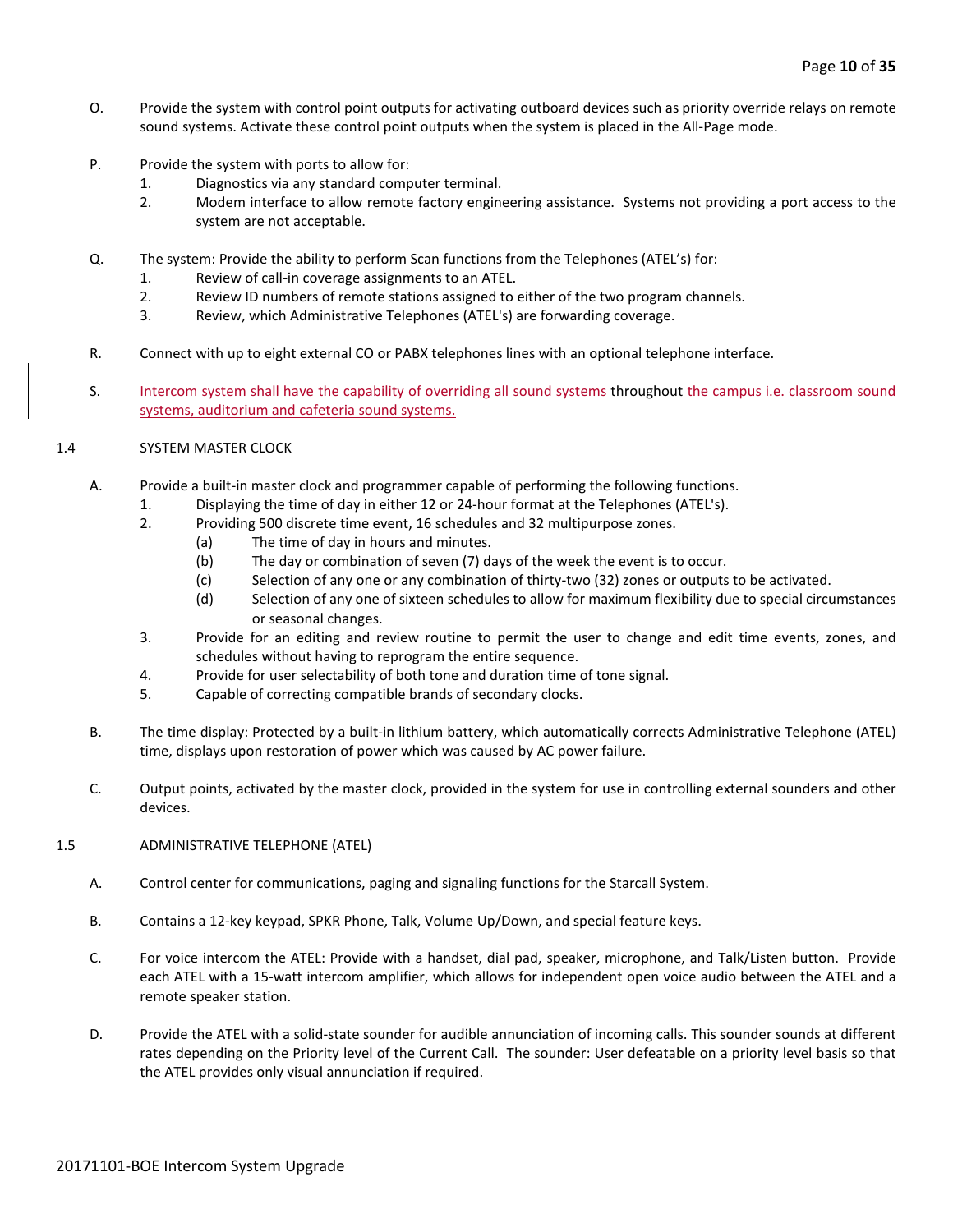- E. Provide the ATEL with display windows to visually annunciate the status of the system. The windows display the following:
	- 1. A 16-character alphanumeric LCD display.
	- 2. When no calls are in the system, the ATEL shall display current time, day of week, and date.
	- 3. Sequential display of calls in queue.
	- 4. Configuration menu display
- F. Capable of answering the next call in the calls waiting stack by depressing only one button. System not incorporating this repeat single button response feature for answering calls shall not be acceptable.
- G. Provide the ability to store up to 128 calls in the calls waiting stack.
- H. Provide the ability to forward its call-in coverage to another ATEL.
	- 1. Provide an indication shown in both the ATEL forwarding Coverage of calls and the ATEL to which call coverage is being Forwarded to.
	- 2. When in the Forward Coverage mode and ATEL: Visibly annunciates incoming calls, and it can be used to make and answer calls or other assigned functions without undoing the Forwarding function.
- I. A user programmable "Call Cancel" feature allows the ATEL to cancel all pending normal calls under its control while leaving the higher priority level calls in the calls waiting stack.
- J. It shall be possible to manually activate and sound the time event signal to any of the thirty-two (32) multipurpose zones from the ATEL.
- K. Provide the capability for an ATEL to reset the priority level of any remote call-in device through the use of a set priority button on the ATEL control panel.
	- 1. The ATEL: Provide a "lock-out" mode for this function allowing it only to be activated when the ATEL is in intercommunication with the remote station.
	- 2. This function prevents unauthorized tampering with the priority level settings from an unauthorized ATEL.
	- 3. The system: Provide visual feedback of the priority setting when this function is engaged.
- L. Provide with a built-in tone generator, which provides for both time signal tone and user accessible (optional) tones (single chime, repetitive chime, steady tone, hi-lo alarm, wail, and warble) for use as manually, activated emergency or other signals. 25 tones are available.
- M. Provide a dedicated control labeled "PAGE" with all Administrative Telephones (ATEL's).
	- 1. The operation of this control gives access to all or particular zones for:
		- (a) Tone signaling distress or emergency signals.
		- (b) Emergency voice announcements.
		- (c) Program distribution.
- N. Provide a Program button on each ATEL for selection and distribution of one or two program channels to remote stations.
	- 1. The program channels: Distributed via the ATEL to a room or rooms, paging zones, or all rooms (remote speaker stations).
	- 2. Provide a Scan function at the ATEL to review the remote stations (rooms) selected to each of the program channels.
- O. Provide a Hold button on each ATEL to place an internal or external call on a hold status, freeing the ATEL operator to perform other functions.
- P. Provide a Scan mode to permit the ATEL operator to review room assignments of each of the program channels, call-in coverage of rooms assigned to his/her ATEL, and which of the other ATEL's (if there is more than one) are forwarding their calls to this ATEL.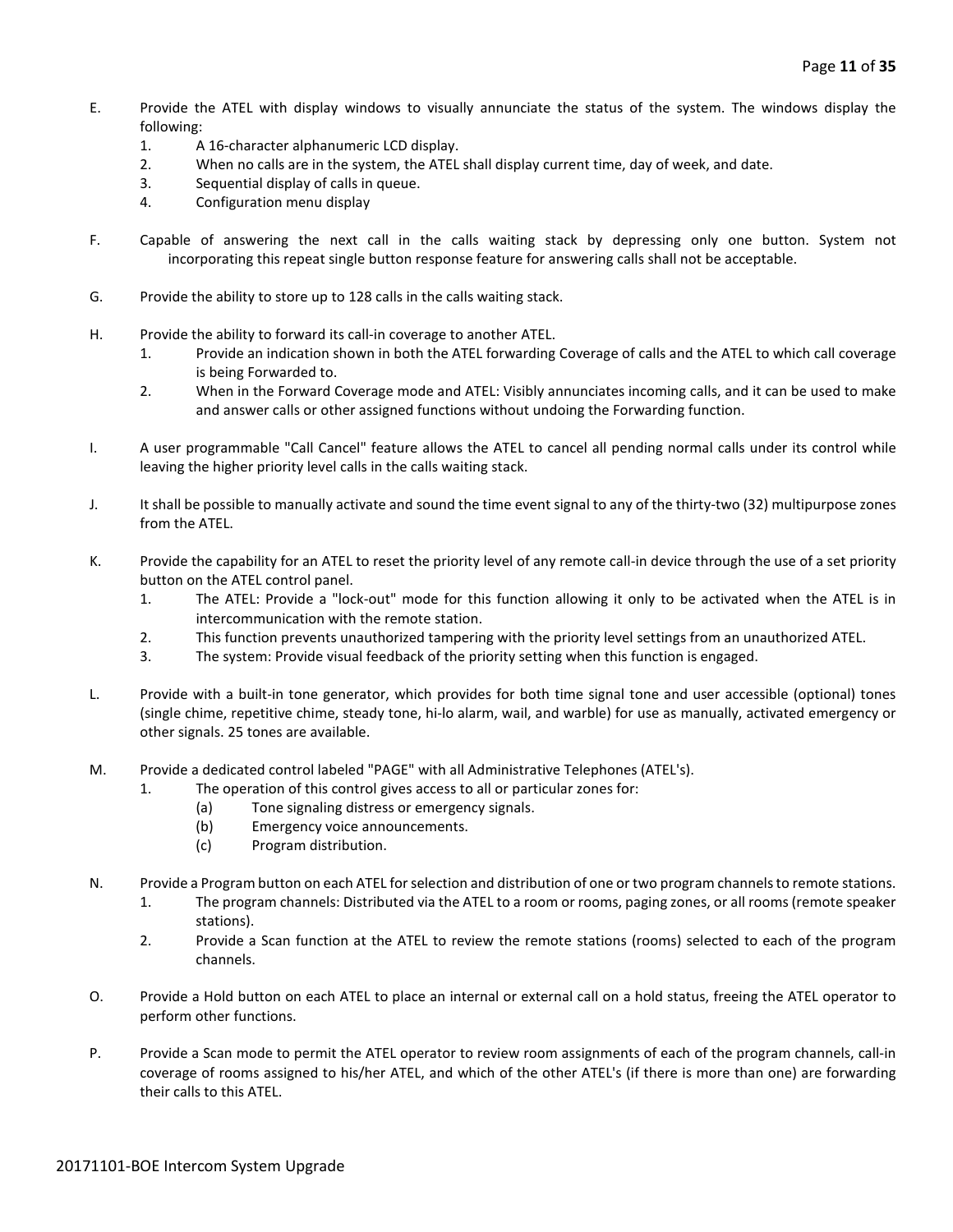- Q. A designated ATEL within a Starcall System: The ability to enter the user accessible functions for data input and programming.
	- 1. A "security code" number is required to enter this programming mode.
	- 2. When the ATEL has accessed the programming mode, the display window is used to provide prompts and other information for programming the system.
- R. The Administrative Telephone (ATEL): The ability to operate with external telephone lines provided and other information for programming the system.
- S. Each Administrative Telephone (ATEL): Provided with integral, permanently affixed operating instructions on a pull-out operating guide located under the unit and accessible by the user.

#### 1.6 SYSTEM MEMORY AND INTEGRATION

- A. The user programmable functions: Contained in a memory that is protected by a manufacturer supplied battery with a life expectancy of at least ten years.
- B. The system clock automatically restores the time of day displays on all Administrative Control Stations (ATEL's) to the proper time upon restoration of power, which was caused by AC power failure.
- C. Supply the system to allow operation of the intercommunications functions during loss of AC power. The use of U.P.S. type power supplies will not be acceptable unless supplied at the contractor's expense.
- D. Provide an uninterruptible power supply for the clock/intercom with the capacity for operating the intercom system under normal idle load for 2 hours and then operating the system at full power to all speakers for 5 minutes.

#### 1.7 SUBMITTALS

A. Shop drawings submit under provisions of Section 01330, "Submittal Procedures".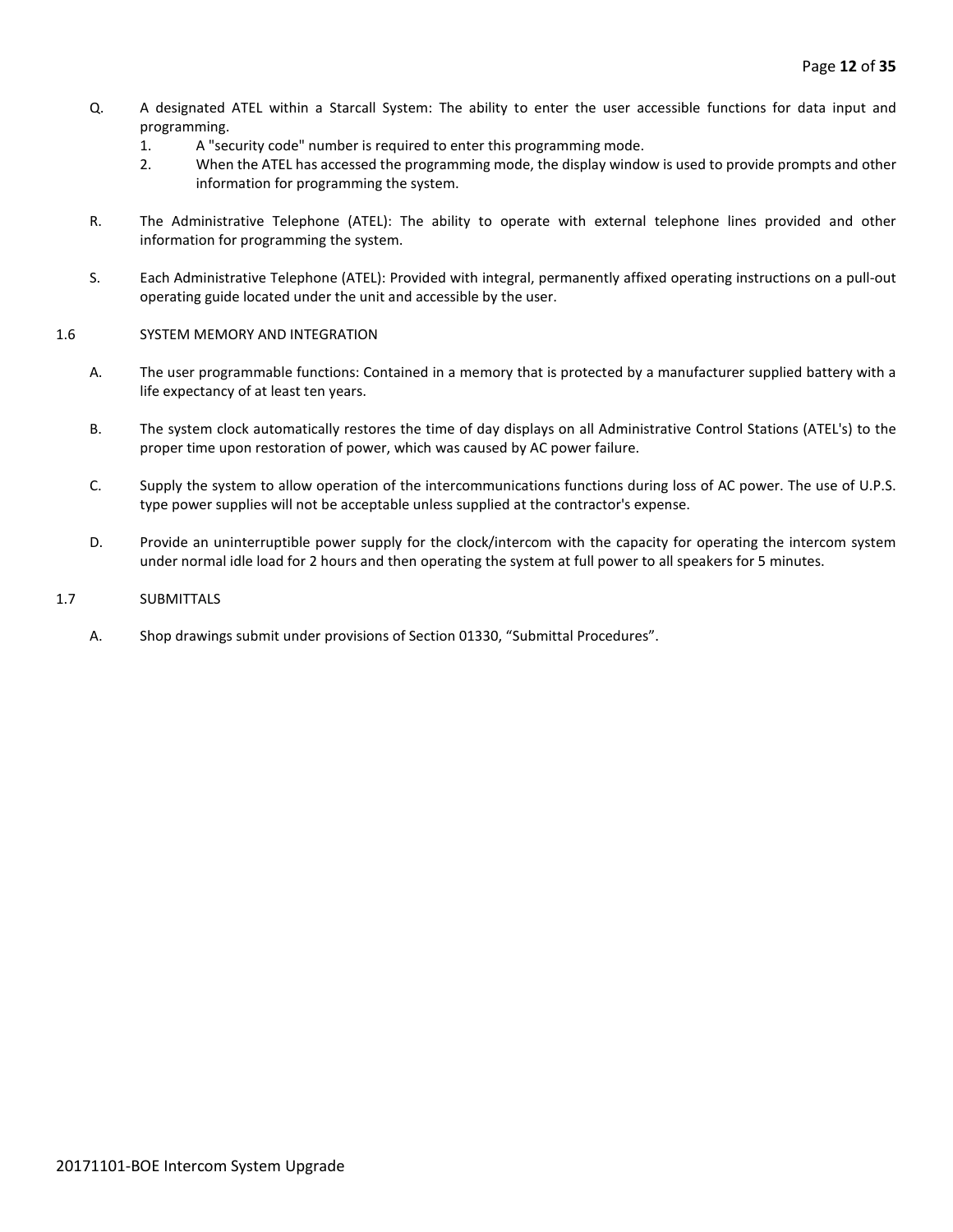# **PART 2 PRODUCTS**

#### 2.1 SYSTEMS COMPONENTS

\*Any reference to a specified manufacturer or model number shall be interpreted as equal to or better than the referenced manufacturer or model number.

- A. Central Equipment
	- 1. The central equipment: Mounted in a standard 19-inch equipment rack. The central equipment consists of but not be limited to:
		- (a) The equipment housing.
		- (b) A power supply to provide operating DC power for the circuitry contained within the central equipment housing and four (4) Administrative Control Stations (ACS's).
		- (c) A central microprocessor unit.
		- (d) Zone circuit boards as required to meet the system requirements for remote stations and communications linkage.
		- (e) The provision for terminating the cabling from up to 512 remote stations and eight Administrative Telephones (ATEL's).
	- 2. The central equipment: Dukane Model 110-3546 shelf/ 110-3521 central processor.
	- 3. The system contains the following components as required to meet system functions:
		- (a) Provide expanded audio switching card as required Dukane 110-3534.
		- (b) Provide expanded audio routing card as required Dukane Model 110-3524A.
		- (c) Provide balanced telephone card, Dukane Model 110-3554.
		- (d) Provide expanded Adm. Telephone card, Dukane Model 110-110-3527 4-port minimum.
		- (e) Provide two (2) minimum intercom amplifier modules, Dukane Model 110-3544B.
		- (f) Provide ring supply module, Dukane Model 110-3543 as required.
- B. Administrative Telephones (ATEL's)
	- 1. Constructed of a high impact cycolac material suitable for desktop operation.
	- 2. Incorporate a seamless moisture proof type membrane control panel with a plug-in cable harness for modularity. The membrane panel: Contains clearly designated "buttons" with legible and permanent designations. The buttons: Provide a tactile feel, positive touch response, typical to a mechanical push-button.
	- 3. Features of the control panel include:
		- (a) Telephone type keyboard containing digits 0 through 9 plus symbols # and \*.
		- (b) 16-character LCD alphanumeric display.
		- (c) Buttons designated for SPKR Phone, Hold, Menu, Program, Page, Talk, Emergency, and Volume Up/Volume Down, Tone.
	- 4. Provide with a built-in tone generator for use in providing time tones and manually activated tones for emergency and other signals.
	- 5. Light gray in color with dark gray trim, and all button markings and nomenclature sealed under a transparent protective overlay. An integral PullOut Operating Guide card part of the housing. This guide contains basic functional operating instructions.
	- 6. Housing Dimensions: 11-5/8 inches (29.5 cm) wide, 9-3/8 inches (23.8 cm) deep, and 4-1/16 inches (10.3 cm) high without handset and 5 inches (12.7 cm) high including handset. The net weight: Not to exceed 5 pounds, 14 ounces (2.64 kg.).
	- 7. Provide with a 7 foot multiple conductor cable for power, data, and audio signals. Provide this with a multi-pin connector for ease in installation and maintenance. Provide the handset with a standard modular type 5-foot coil cord.
	- 8. The ATEL: Dukane Model 7A1110.
- C. ATEL Wall Mounted Connector Assembly:
	- 1. Provide each ATEL with a wall plate and mating connector for the ATEL cable. Mount this connector on a standard single gang plate of stainless steel.
	- 2. The connector plate shall be included with ATEL.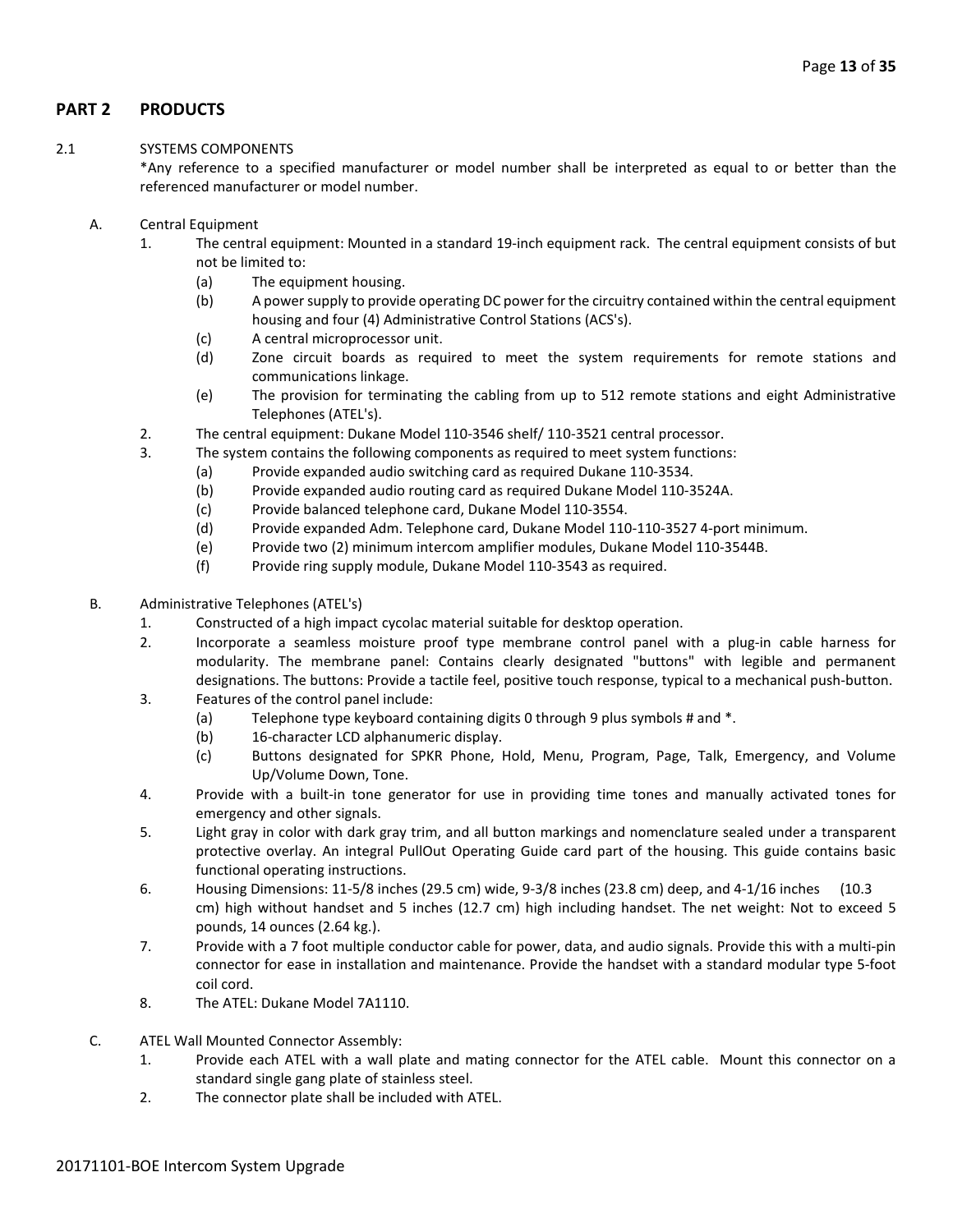- D. Supplemental Power Supply:
	- 1. Provide the supplemental power supply for systems up to twenty-four (24) Administrative Telephones (ATEL's).
	- 2. The power supply: Capable of providing sufficient DC power to support (24) Administrative Telephones (ATEL's).
	- 3. Mount the power supply in a standard 19 inches equipment rack with a height not to exceed 5-1/4 inches.
	- 4. The Supplemental Power Supply: Dukane Model 17A365.
- E. Telephone Interface:
	- 1. Provide the required circuitry to interface the Starcall System to central office (CO) or PABX telephone lines.
	- 2. Capable of performing the following telephone functions as required by the system: line seizes, line hold, hookswitch flash, ring detection, and the generation of DTMF signals for dialing.
	- 3. Provide CO/PABX circuit card and telephone interface with the ability to support up to eight (8) external CO/PABX lines.
		- (a) The initial line capacity: Two (2) lines.
		- (b) The line capacity: Expandable in increments of two (2) for a total of eight (8).
		- (c) Expansion of line capacity: Accomplished via plug-in modules.
	- 4. Provide the telephone interface for user programming, on an ATEL by ATEL basis, the assignment of incoming and outgoing telephone line access.
		- (a) Telephone lines can be assigned too more than one (1) ATEL.
		- (b) Provide the ATEL's with the ability to be restricted from either outgoing or incoming access to a telephone line on an individual line basis.
		- (c) Custom calling features, as provided from the telephone company (utilizing the "." or "#" button), functions with the telephone interface provided such features are enabled by the host phone system.
	- 5. If multiple line access is assigned to a given ATEL, provide a group hunt feature for accessing the lines.
	- 6. Annunciate incoming calls in the calls waiting window of assigned ATEL's with both a visual and audible annunciation.
	- 7. Make it possible to conference telephone calls with staff handsets and other ATEL's.
	- 8. Obtain its operating power from the Starcall System and be mounted in the Starcall equipment rack.
	- 9. Connections to the telephone interface: Standard modular type USOC #RJ11C connectors, one (1) per line, and signal and data connections to the Star Call System shall be multiple pin connectors.
	- 10. FCC Part 68 Registered for connection to the telephone network, and its ringer equivalency 0.7B for each line.
	- 11. Telephone Interface: Dukane Model (Balance Telephone Cord) 110-354 (Ring Supply Module)
	- 12. External Paging Amplifier:
	- 13. Provided as required to meet the load requirements of the system when activated in the All-Page mode.
	- 14. The External Paging Amplifier: Dukane Model 1A4250.
- F. Program Sources, Preamps, Power Amplifiers, and Monitor Speakers:
	- 1. Provide the system with equipment required for one program channel. This equipment consists of:
		- (a) Preamplifier /program sources per program channel. Dukane #RTC350P
		- (b) Power amplifier per channel capable of supporting full speaker load of all remote speaker stations. Dukane #1A4250
		- (c) Monitor speaker panel and selector switch. Dukane # 9A1685A
- G. Equipment Rack:
	- 1. The central equipment: Housed in a standard 19 inches equipment rack. Provide sufficient vertical size to contain all of the specified equipment to be housed within. Provide the rack with a locking rear door and removable side panels. Fill all unused front panel space with the appropriate size blank panels.
	- 2. The Equipment Rack: Dukane Model #110-3592 (77 inches high).
- H. Remote Devices:
	- 1. Classroom/room speakers: 8 inches with line matching transformers with 1/2, 1, 2, and 4-watt taps. Tap according to room requirement.
	- 2. Speakers: Dukane #5A531.
	- 3. Install Classroom/room speakers in a common clock/speaker enclosure.
	- 4. Install corridor-ceiling speakers in a ceiling grille: Dukane #6A342 with 145-226 back box and 180-2 mounting rails. Spacing of approximately 30' centers, no less than one per corridor.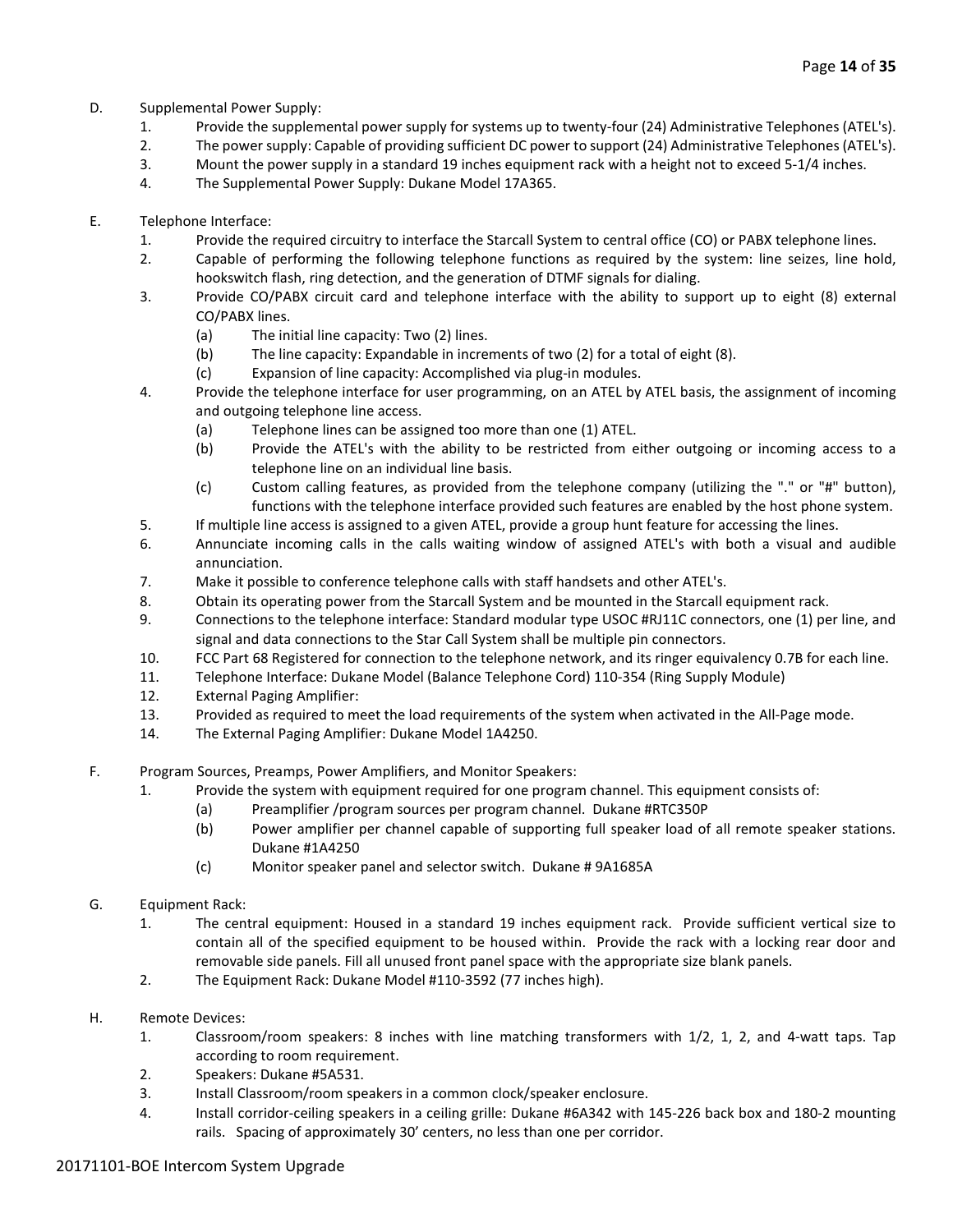- 5. Call back pushbuttons.
	- (a) Provide dual momentary push buttons mounted remote from the speaker baffle for signaling the ATEL's in administration and media center.
	- (b) Cover plates: Single gang stainless steel.
	- (c) Dukane #BCSB-1D.
- 6. Common clock/speaker enclosures: Provide Dukane 830-89/194-89 or 830-89/SM194-89 as per type of installation.
- 7. Classroom/room clock: 10 inches Dukane # 030-10EX with numerals.
- 8. Gymnasium clock and Cafeteria Clock: 12 inches Dukane # 030-12EX with wire guard only in the gymnasium.
- 9. Program bells shall be:
	- (a) 6 inches Dukane # 306,120V In corridors, spacing of approximately 60' centers, no less than one per corridor.
	- (b) 10 inches Dukane # 310, 120V WP Outdoor Locations, spacing of approximately 100' centers, no less than one on an exterior wall.
- 10. 120V Buzzers in classroom clock/speaker enclosure Dukane # 124.
- 11. Exterior Paging Horns

#### 2.2 MANUFACTURERS

- A. Dukane Star Call
- B. Rauland Telecenter V
- C. Manufacturers listed serve to establish a level of quality.

#### **PART 3 EXECUTION**

#### 3.1 WIRING

- A. From the central equipment to each speaker run above ground a four (4)-wire conductor with two (2) wires shielded, Belden #8722 or West Penn #359B, for underground installations use AQC359.
- B. From the Master Clock run:
	- 1. 3# 12 THW CU conductor for clock operation
	- 2. 2# 12 THW CU conductor for program bell operation
	- 3. 2# 14 THW CU conductor for classroom buzzer operation
- C. Provide all intercom wiring in separate raceways. Mount a momentary push-button remote from the speaker baffle for signaling the central console in each room. Install suitable type hinged terminal cabinets as indicated on plans. Provide marked terminal strips in all junction boxes. Soldered and tap joints will not be permitted.
- D. Provide all program bells and classroom buzzers wiring in separate conduit.
- E. Provide isolating barrier in clock/speaker enclosure to keep wiring separated.

# **END OF SECTION**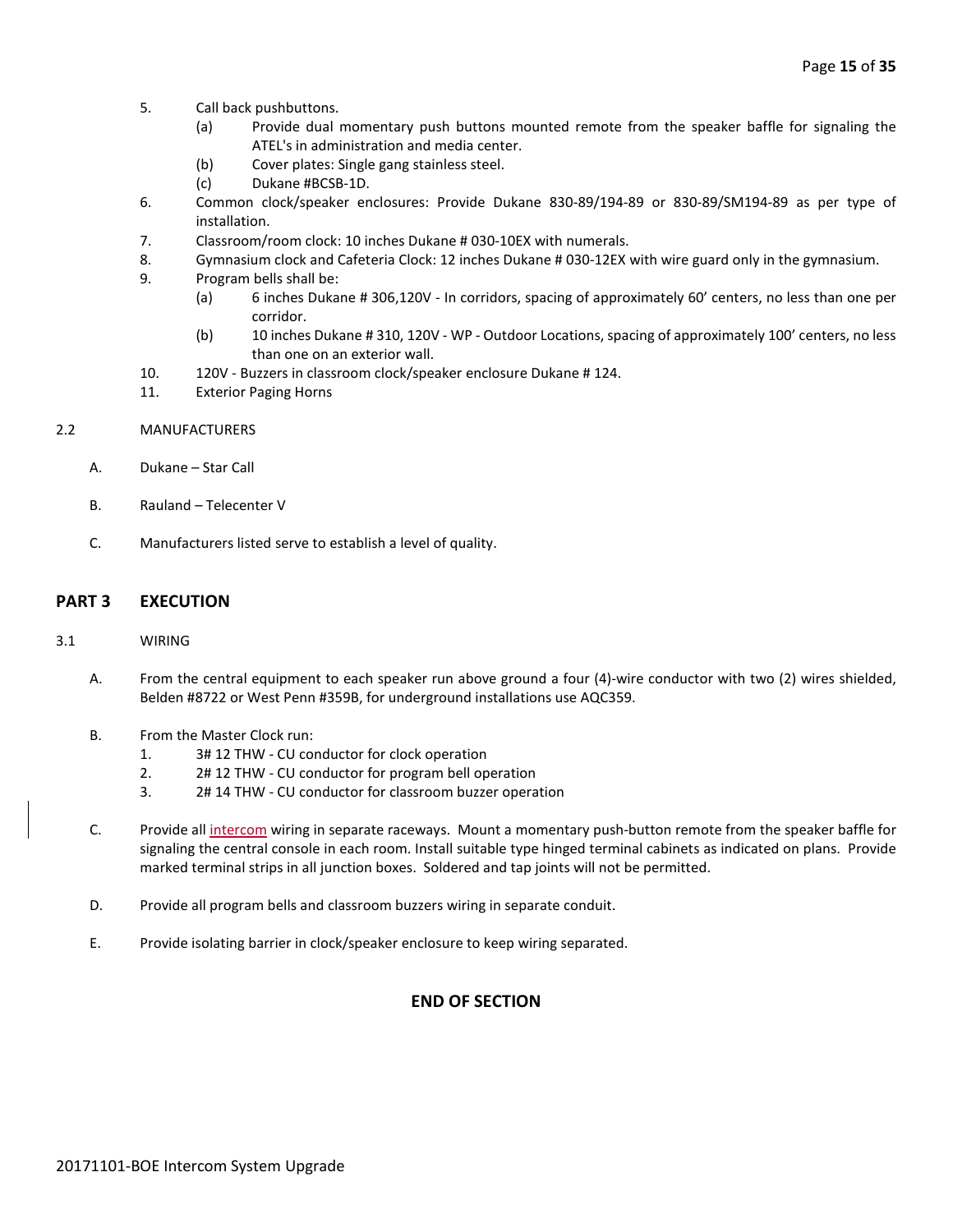# 2.3. Standard Contractor Obligations

| 2.3.1.1. | Shall provide and obtain all necessary materials, equipment and labor to perform all items<br>listed in the Scope of Work.                                                                                                                                                                                                                                                                                       |
|----------|------------------------------------------------------------------------------------------------------------------------------------------------------------------------------------------------------------------------------------------------------------------------------------------------------------------------------------------------------------------------------------------------------------------|
| 2.3.1.2. | Shall provide and obtain all necessary permits with Local, County, etc. agencies as required<br>by law and as required in the Scope of Work.                                                                                                                                                                                                                                                                     |
| 2.3.1.3. | Shall schedule all necessary inspections with Local, County, etc. agencies as required by<br>law.                                                                                                                                                                                                                                                                                                                |
| 2.3.1.4. | Shall strictly adhere to all specifications, engineered drawings and any other form of<br>documentation related to the completion of the Scope of Work. SCS reserves the right to<br>withhold partial or all payment until the work is completed to the specifications and<br>satisfaction of SCS. Any work not completed to specifications will be the Contractor's sole<br>responsibility and expense to redo. |
| 2.3.1.5. | Shall provide Worker's Compensation Insurance and required by State of Tennessee law.<br>The Contractor shall prove compliance with Public Chapter No. 587, T.C.A 4-5-413(d)<br>criminal background check and provide a Drug Free Workplace Affidavit.                                                                                                                                                           |
| 2.3.1.6. | Shall dispose of all generated waste materials in compliance with all Local, State and<br>Federal guidelines, regulations and requirements.                                                                                                                                                                                                                                                                      |
| 2.3.1.7. | Shall have property trained and experienced staff to facilitate the services specified in the                                                                                                                                                                                                                                                                                                                    |

Scope of Work. If applicable, the Contractor shall provide documentation that staff has received the manufacturers' certification to complete the services specified in the Statement of Work.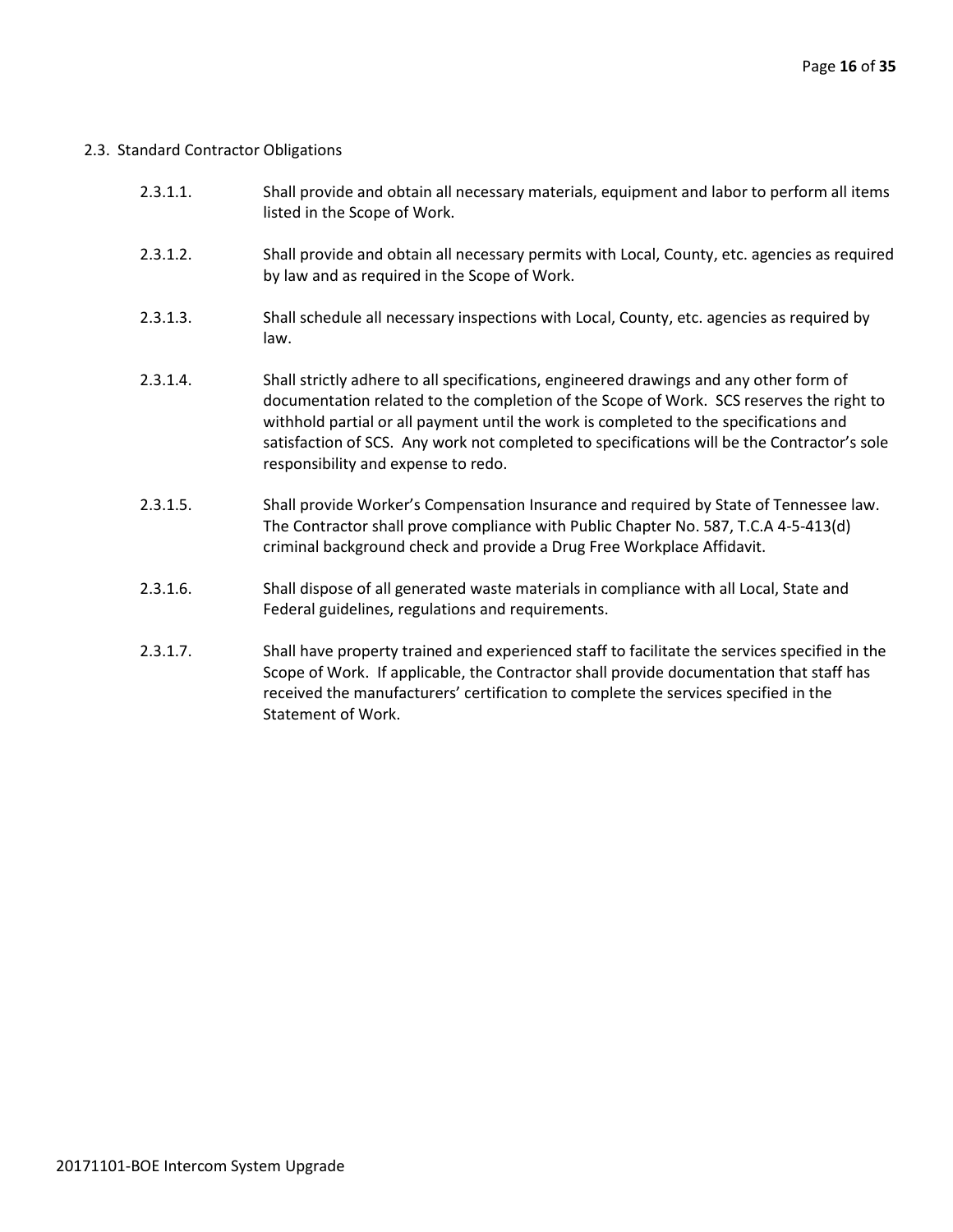- 3. Source Selection and Contract Award
	- Award(s), if made, will be made to the Responsive and Responsible proposer(s) whose proposal is most advantageous to SCS, taking into consideration price and the other evaluation criteria set forth in the RFP.
		- o General Criteria to be determined "Responsive"
			- Does the proposal include all required information, included completed attachment forms and affidavits?
			- Was the proposal delivered on or before the stated deadline? Did it include the required number of copies (hard & electronic)?
		- o General Criteria to be determined "Responsible"
			- Does the Proposer demonstrate an understanding of SCSs needs and proposed approach to the project?
			- **Does the Proposer possess the ability, capacity, skill and financial resources to provide the** service?
			- Can the Proposer take upon itself the responsibilities set forth in the RFP and produce the required outcomes in a timely fashion?
			- **Does the Proposer have the character, integrity, reputation, judgement, experience and** efficiency required for the project?
	- SCS reserves the right to enter into discussions with Proposers which have submitted proposals determined to be reasonably like of being considered for selection to assure a full understanding of and responsiveness to the RFP requirements. Every effort shall be afforded to assure fair and equal treatment with respect to the opportunity for discussion and/or revision of their respective proposals. Revisions may be permitted after the submission and prior to the award for the purpose of obtaining the best offers.
	- SCS reserves the right to negotiate price and contract terms and conditions with the most qualified proposer(s) to provide the requested service. If a mutually beneficial agreement with the highest ranked firm is not reached, SCS reserves the right to enter into contract negotiations with the next highest ranked proposer and continue this process until an agreement is reached.
	- Upon mutual agreement by both parties, SCS shall grant the right to extend the terms, conditions and prices of contract(s) awarded from this RFP to other Institutions (such as State, Local and/or Public Agencies) who express an interest in participating in any contract that results from this RFP. Each of the "piggyback" Institutions will issue their own purchasing documents for purchase of the goods/services. Proposer agrees that SCS shall bear no responsibility or liability for any agreements between Proposer and the other Institution(s) who desire to exercise this option.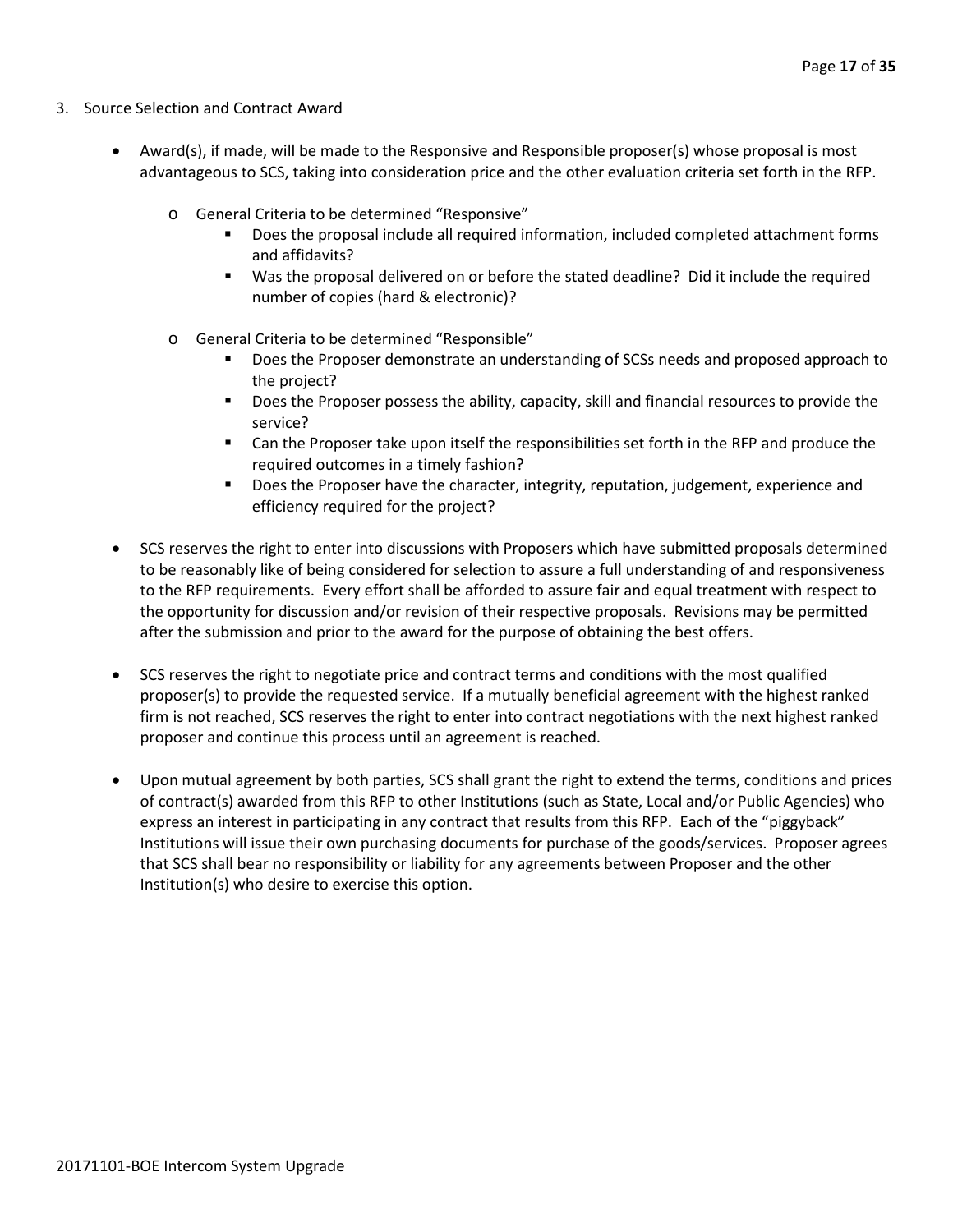#### 4. Schedule of Events

| <b>RFP Issued</b>                                  | October 9, 2017               |
|----------------------------------------------------|-------------------------------|
| <b>Pre-Bid Meeting</b> (if required)               | N/A                           |
| <b>Questions DEADLINE</b>                          | October 20, 2017              |
| <b>RFP Submission DEADLINE</b>                     | November 1, 2017 @ 10:00 a.m. |
| <b>Board Approval Date ESTIMATED (if required)</b> | November 14, 2017             |
| <b>Purchase Order Release ESTIMATED</b>            | November 15, 2017             |

#### 5. Instructions for Proposal

## 5.1. Required Forms

- Proposer must complete and submit the Attachments in Section 6. Attachments may be omitted depending on the RFP requirements. Refer to the Table of Contents for omitted Attachments.
- Evidence of a valid State of Tennessee Business License and/or Sumner County Business License. For all vendors with annual purchases in excess of \$50,000; a business license must be on file with the SCS Finance Department.
- Copy of State of Tennessee License (if applicable) in respective field.
- If applicable, the Proposer must include a copy of the contract(s) the Proposer will submit to be signed.

#### 5.2. New Vendors

- To comply with Internal Revenue Service requirements, all vendors who perform any type of service are required to have a current IRS Form W-9 on file with the SCS Finance Department. It is a mandatory requirement to complete the IRS Form W-9 (Attachment 6.9) included in this RFP.
- To comply with the Tennessee Lawful Employment Act (50-1-702 and 50-1-703), non-employees (individuals paid directly by the employer in exchange for the individual's labor or services) must have on file one (1) of the following documents:
	- o A valid Tennessee driver's license or photo identification;
	- o A valid driver's license or photo identification from another state where the license requirements are at least as strict as those in Tennessee;
	- o A birth certificate issued by a U.S. state, jurisdiction or territory;
	- o A U.S. government issued certified birth certificate;
	- o A valid, unexpired U.S. passport;
	- o A U.S. certificate of birth abroad (DS-1350 or FS-545)
	- o A report of birth abroad of a U.S. citizen (FS-240);
	- o A certificate of citizenship (N560 or N561);
	- o A certificate of naturalization (N550, N570 or N578);
	- o A U.S citizen identification card (I-197 or I-179); or
	- o Valid alien registration documentation or other proof of current immigration registration recognized by the United States Department of Homeland Security that contains the individual's complete legal name and current alien admission number or alien file number (or numbers if the individual has more than one number).
- 5.3. Acknowledgement of Insurance Requirements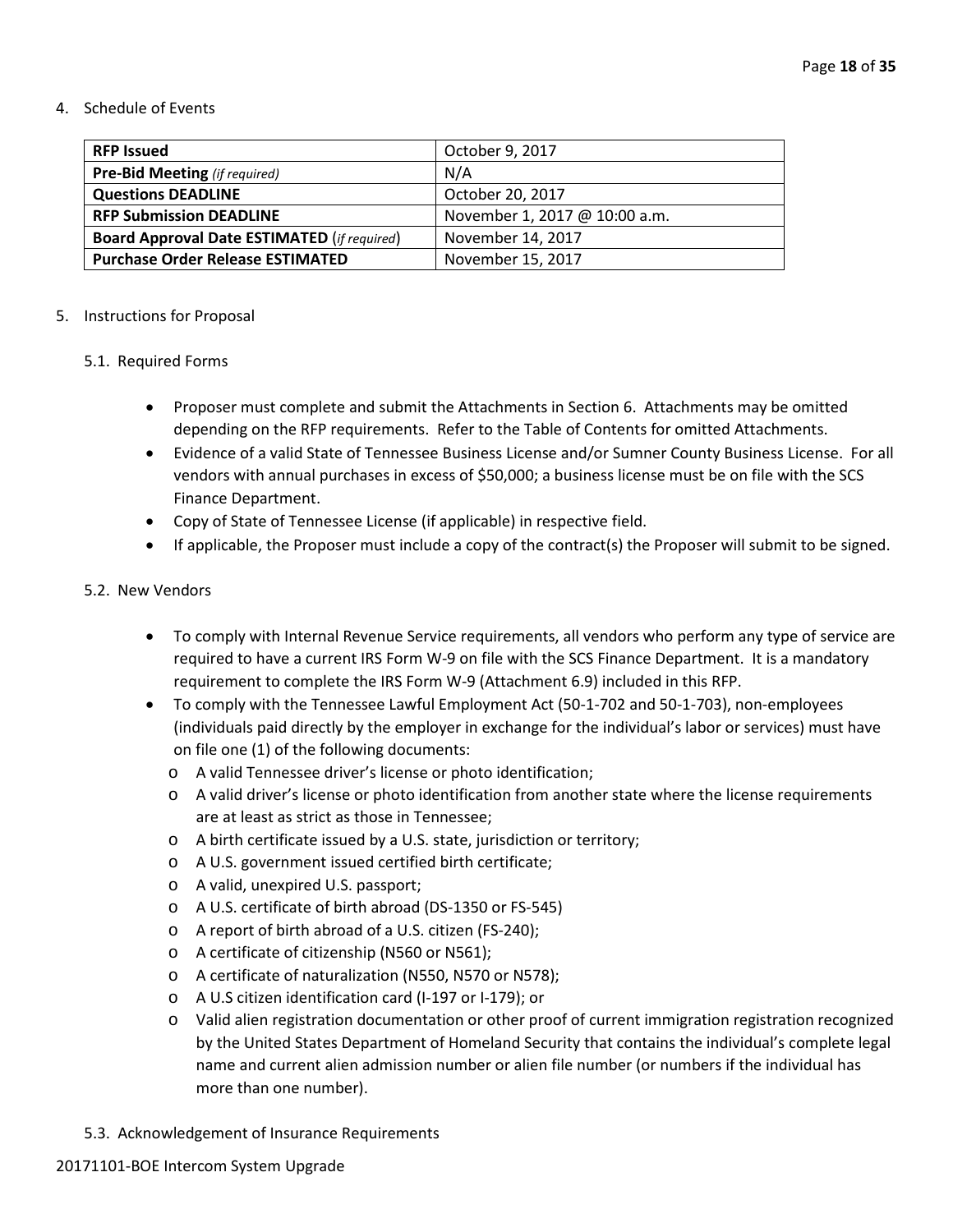By submitting a proposal, Proposer acknowledges that it has read and understands the insurance requirements for the proposal. The Proposer who may have employees, contractors or agents working on SCS properties shall carry current certificates for general and professional liability insurance and for workers' compensation of a minimum of \$250,000. The owner or Principal of each Proposer must also be insured by workers' compensation if they perform any of the services on SCS properties. There will be no exceptions to the insurance requirement. Proposer also understands that the evidence of required insurance must be submitted within fifteen (15) working days following notification of its offer being accepted; otherwise, SCS may rescind its acceptance of the Proposers proposal.

5.4. Clarification and Interpretation of RFP

The words "must" and "shall" in the RFP indicate mandatory requirements. Taking exception to any mandatory requirement shall be considered grounds for rejection. There are other requirements that SCS considers important but not mandatory. It is important to respond in a concise manner to each section and submit an itemized list of all exceptions.

5.5. Proposal Package

# The package containing the proposal must be sealed and clearly marked on the outside of the package: **"20171101-BOE Intercom System Upgrade" DO NOT OPEN**

All sealed proposals packages must include all of the following. Any sealed proposals are subject to rejection as non-conforming if any applicable item is not included.

- One (1) Complete Original
- Two (2) additional copies of the Original
- One (1) electronic format (CD/USB Drive)
- Original Signature on Original Proposal. NO copied or digital signatures.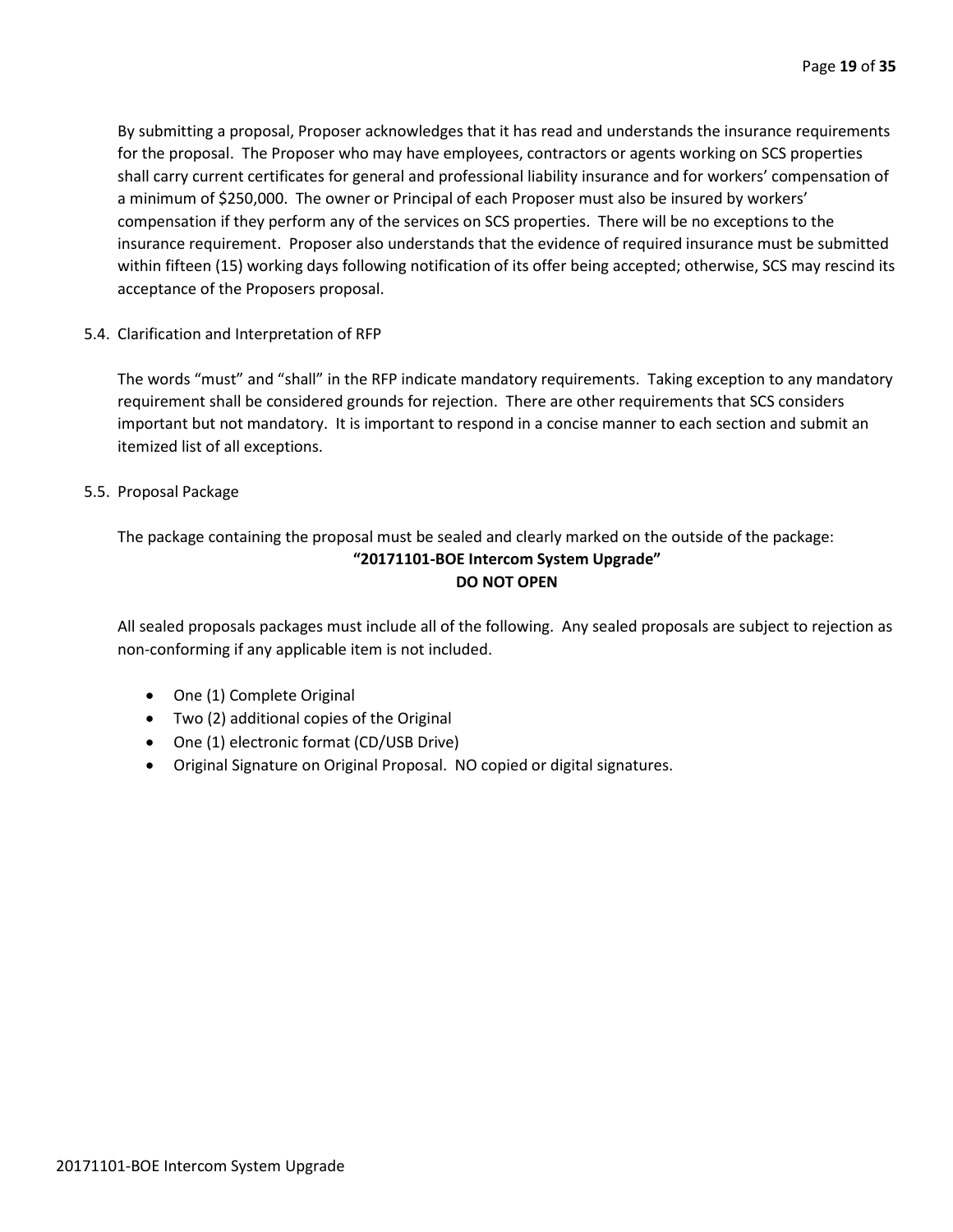The outside of the proposal package must be labeled as follows (if applicable):

- 1. Name of Company and Principal Owner, Business License Number, Expiration Date and License Classification.
- 2. In addition to Item 1, the same is applicable to masonry contractors if the work performed is > \$100,000.
- 3. In addition to Item 1, the same is applicable to HVAC, electrical, plumbing or A/C contractors if the work performed is > \$25,000.
- 4. In addition to Item 1, the same is applicable plus the Department of Environment & Conservation License Number and Classification, applicable to geothermal contractors if the work performed is > \$25,000.
- 5. If the prime contractor performs the masonry portion of the project or any of the above listed contractor skill sets and the work performed is > \$100,000; it must be so designated.
- 6. Only one (1) contractor in each classification listed shall be written on the bid envelope.

#### 5.6. Delivery of Proposals

Sealed proposals will be accepted until **November 1, 2017 @ 10:00 a.m. Local Time**. Proposals received after that time will be deemed invalid. Vendors mailing proposal packages must allow sufficient time to ensure receipt of their package by the time specified. There will be no exceptions. Proposals will be opened and read aloud. The reading of the bids will begin at **10:00 a.m. Local Time**.

Due to the nature of deliveries to the SCS Support Services Facility by carriers such as UPS, FedEx and such like; the proposal package will be accepted if the date and time on the delivery confirmation are indicated to be on or before the Proposal Deadline.

| Delivery Address: | Sumner County Board of Education |
|-------------------|----------------------------------|
|                   | Attn: Purchasing Supervisor      |
|                   | 1500 Airport Road                |
|                   | Gallatin, TN 37066               |

## 5.7. Evaluation of Proposals

The SCS Purchasing Supervisor will first examine the proposals to reject those that are clearly non-responsive to the stated requirements. Proposers who are determine to be non-responsive and/or non-responsible will be notified of this determination.

The evaluation process will include the following factors:

- Proposed Approach and Timeline
- Company Experience and Qualifications
	- o The nature and scope of the Proposers business.
	- o The number of years the Proposer has been licensed to do business.
	- o The number of years the Proposer has been providing the requested services.
	- o How many similarly sized or larger K-12 clients have you contract with?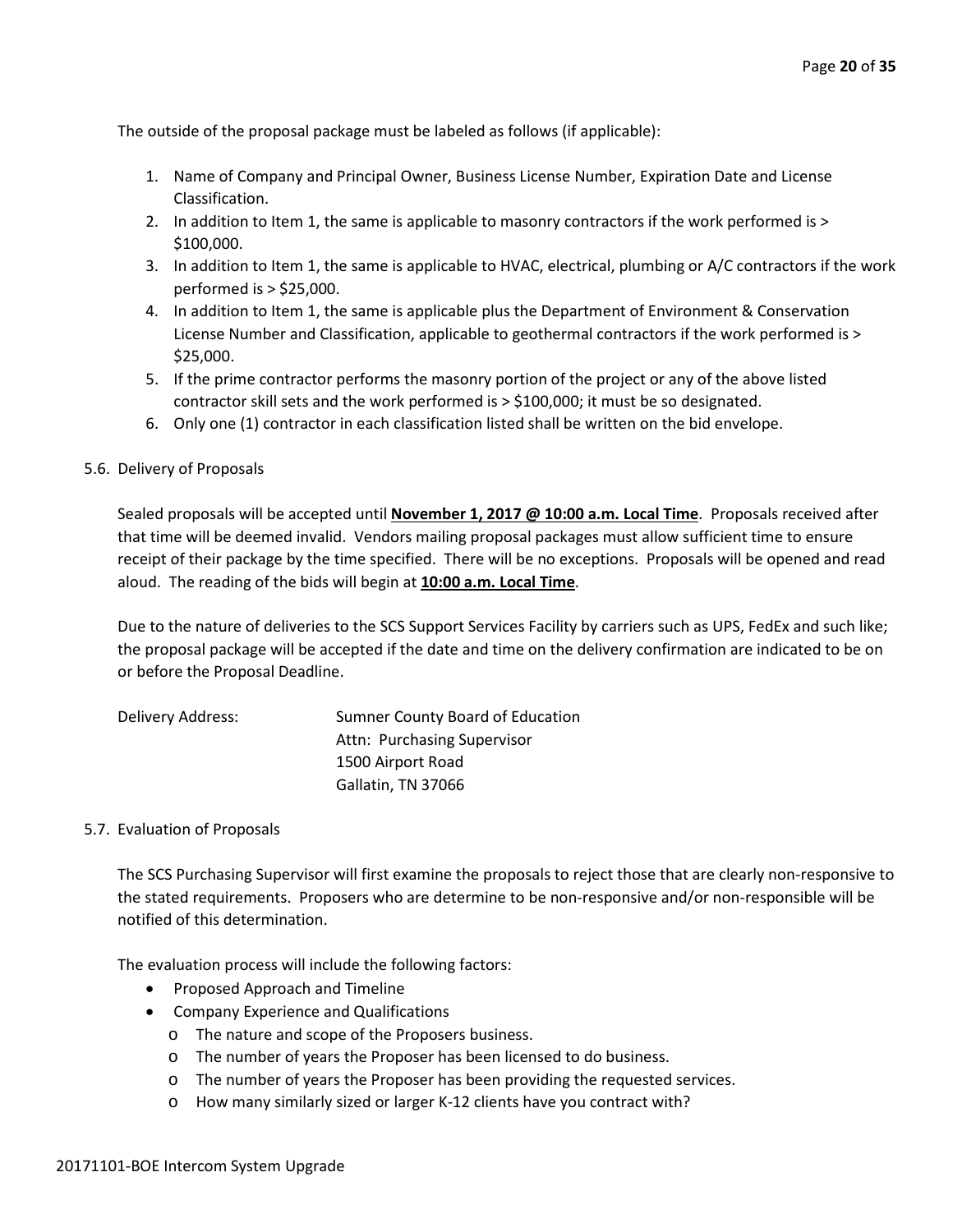- Compensation/Price Data
	- o Address all costs associated with performance of the contracted services.
- Past Performance and References
	- o Provided a minimum of two (2) client references for similar projects in size and scope successfully completed by Proposer within the last three (3) years. Attachment 6.3.
	- o SCS may also consider other sources of pertinent past performance information, including the districts own experience with the Proposer.
- 5.8. Request for Clarification of Proposals

Requests for clarification of proposals shall be distributed by the Purchasing Supervisor in writing (or email).

#### 5.9. Protests

In the event that any interested party finds any part of the listed specifications, terms or conditions to be discrepant, incomplete or otherwise questionable in any respect; it shall be the responsibility of the concerned party to notify the SCS Purchasing Office of such matters immediately upon receipt of the RFP. All notifications must be sent to the Purchasing Supervisor via email at [purchasing@sumnerschools.org.](mailto:purchasing@sumnerschools.org)

Any actual or prospective Proposer who is aggrieved in connection with the RFP or award of a contract may protest to the Purchasing Supervisor and/or the Sumner County Board of Education at its regularly scheduled meeting.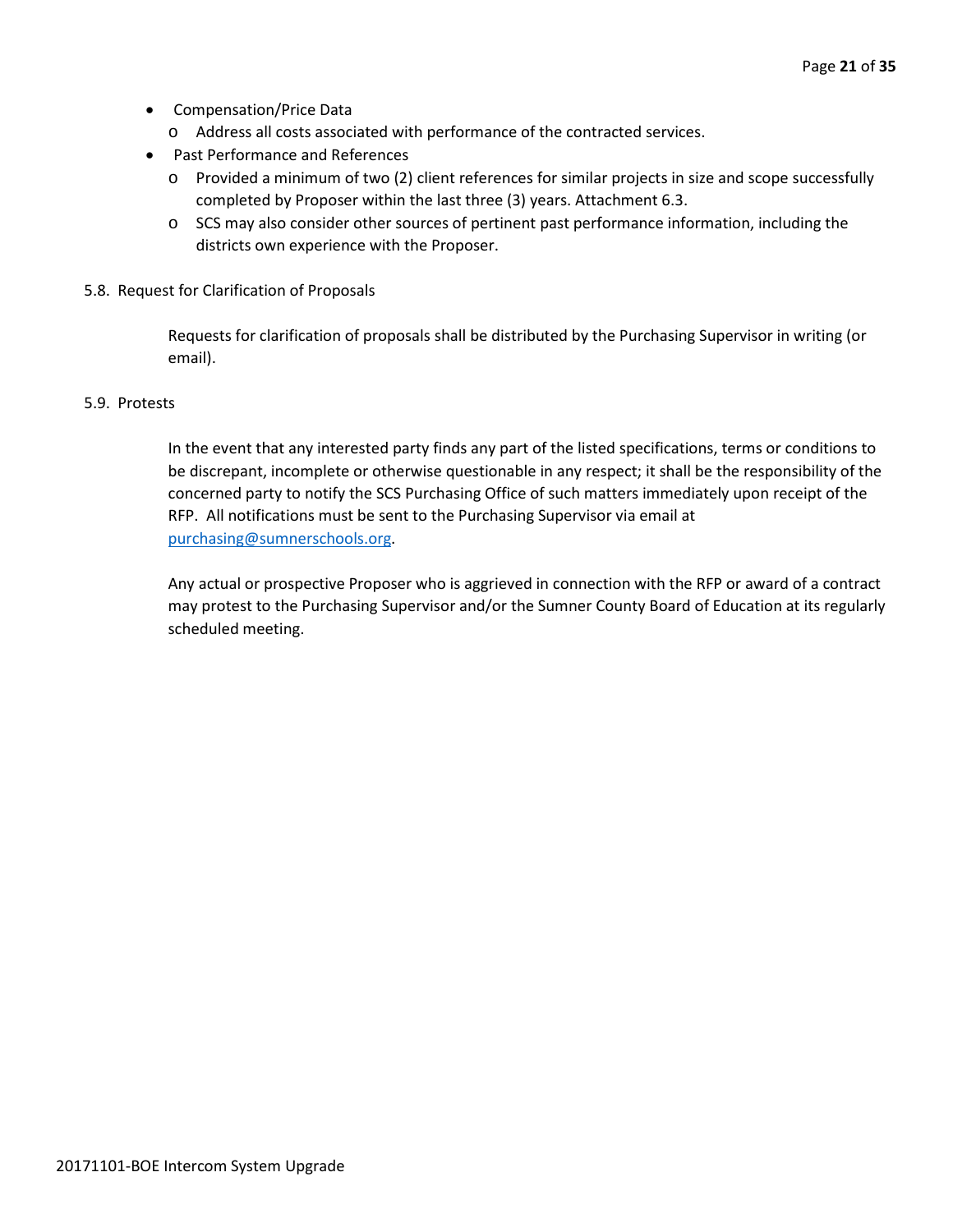## **ATTACHMENT 6.1 - Contact Information**

| <b>Company Legal Name:</b>                 |          |
|--------------------------------------------|----------|
| <b>Company Official Address:</b>           |          |
|                                            |          |
| Company Web Site (URL):                    |          |
|                                            |          |
| Contact Person for project administration: |          |
|                                            |          |
|                                            |          |
|                                            |          |
|                                            | (office) |
|                                            | (mobile) |
|                                            |          |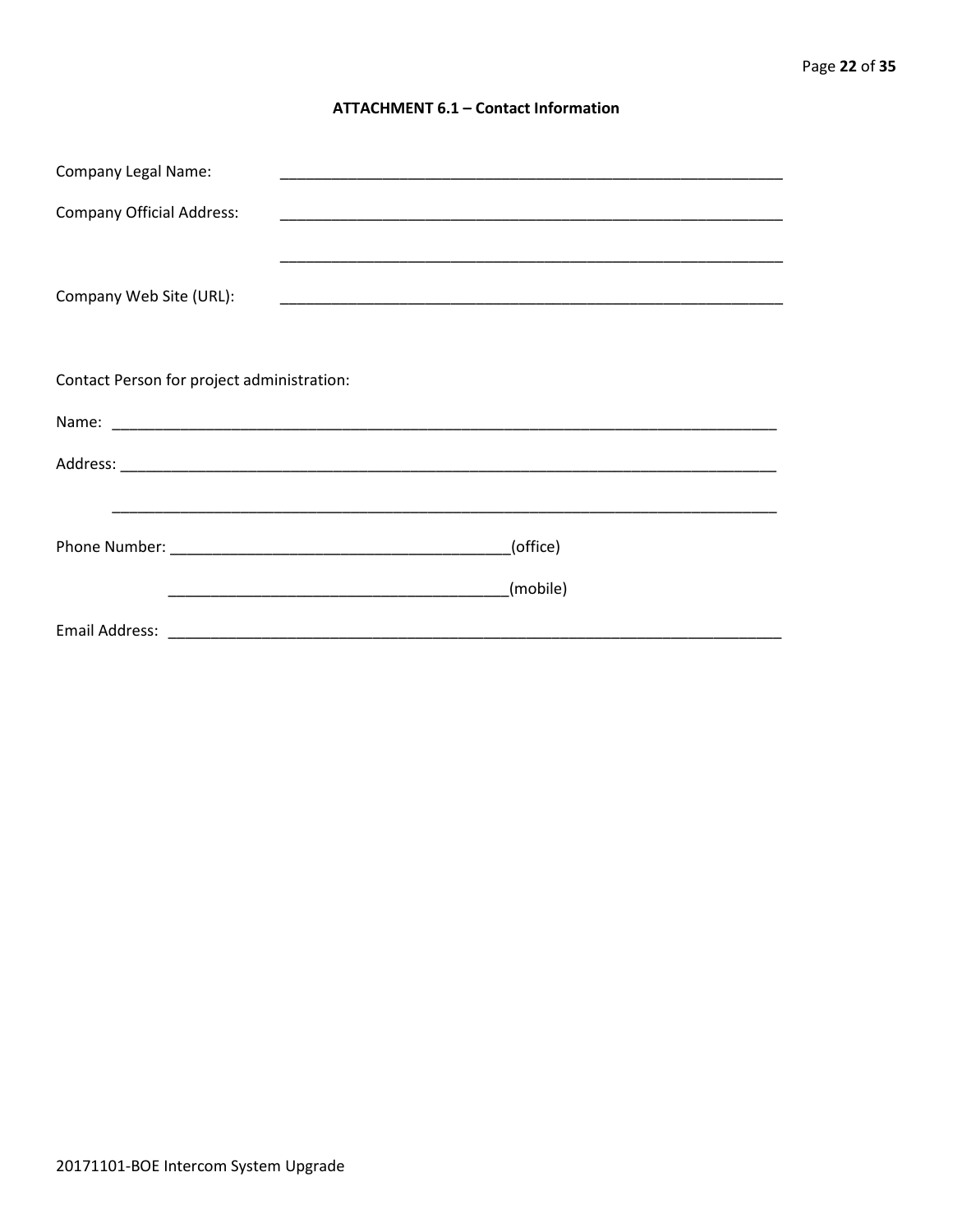|                   | Attn: Purchasing Supervisor<br>1500 Airport Road<br>Gallatin, TN 37066 |                                                                                                                      |  |
|-------------------|------------------------------------------------------------------------|----------------------------------------------------------------------------------------------------------------------|--|
|                   |                                                                        | <b>ATTACHMENT 6.2 - Bid Form/Certification</b><br>20171101-BOE Intercom System Upgrade                               |  |
|                   |                                                                        |                                                                                                                      |  |
|                   |                                                                        |                                                                                                                      |  |
|                   |                                                                        |                                                                                                                      |  |
|                   |                                                                        | BOE Intercom System Upgrade in accordance with the specifications and instructions set forth in these bid documents. |  |
|                   |                                                                        |                                                                                                                      |  |
|                   |                                                                        |                                                                                                                      |  |
|                   |                                                                        |                                                                                                                      |  |
|                   |                                                                        |                                                                                                                      |  |
|                   |                                                                        |                                                                                                                      |  |
|                   |                                                                        |                                                                                                                      |  |
|                   |                                                                        |                                                                                                                      |  |
|                   |                                                                        |                                                                                                                      |  |
| $(\text{street})$ |                                                                        | (city, state, zip)                                                                                                   |  |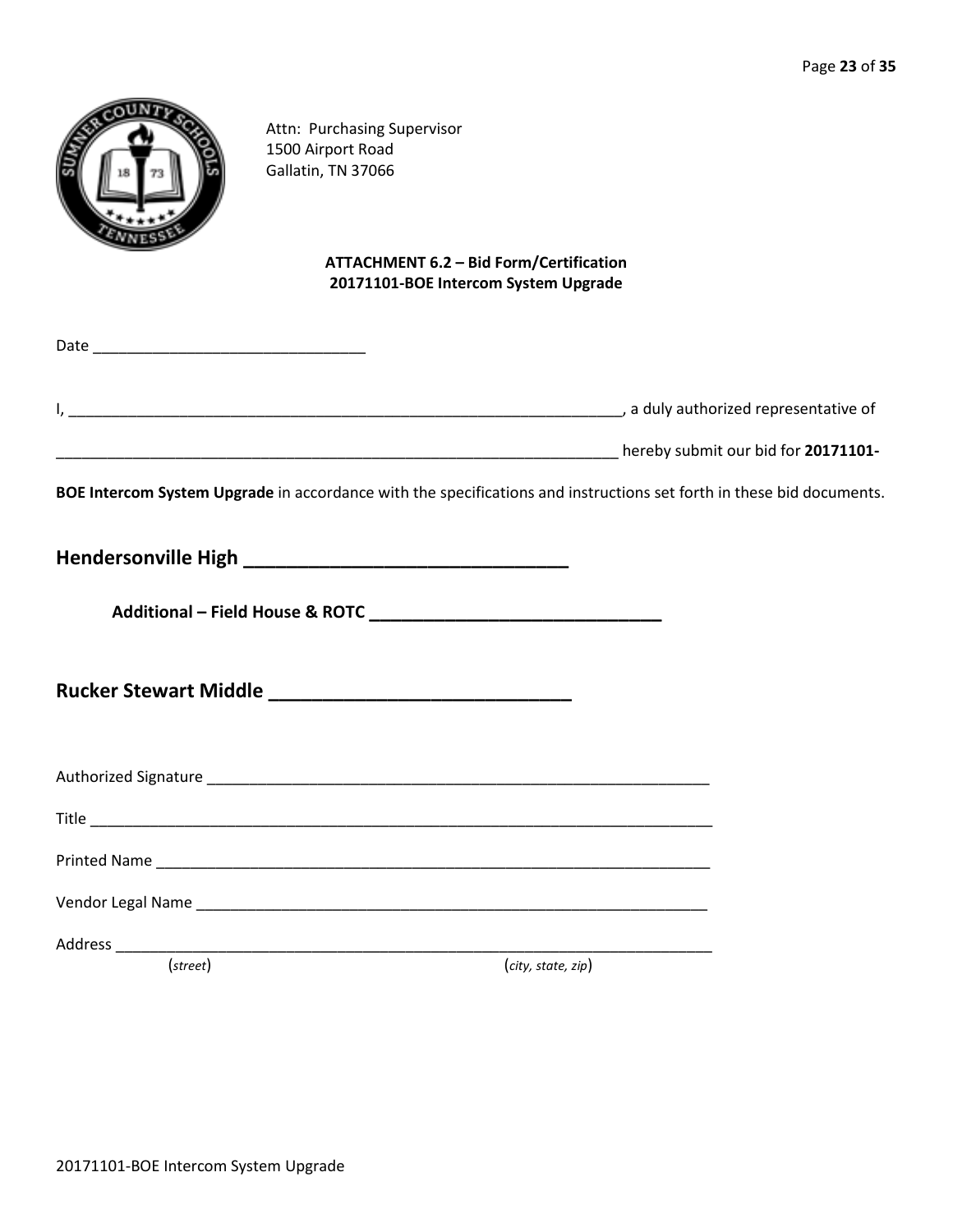| <b>ATTACHMENT 6.3 - References</b> |  |  |
|------------------------------------|--|--|
|------------------------------------|--|--|

\*Proposers may copy this page and submit additional references.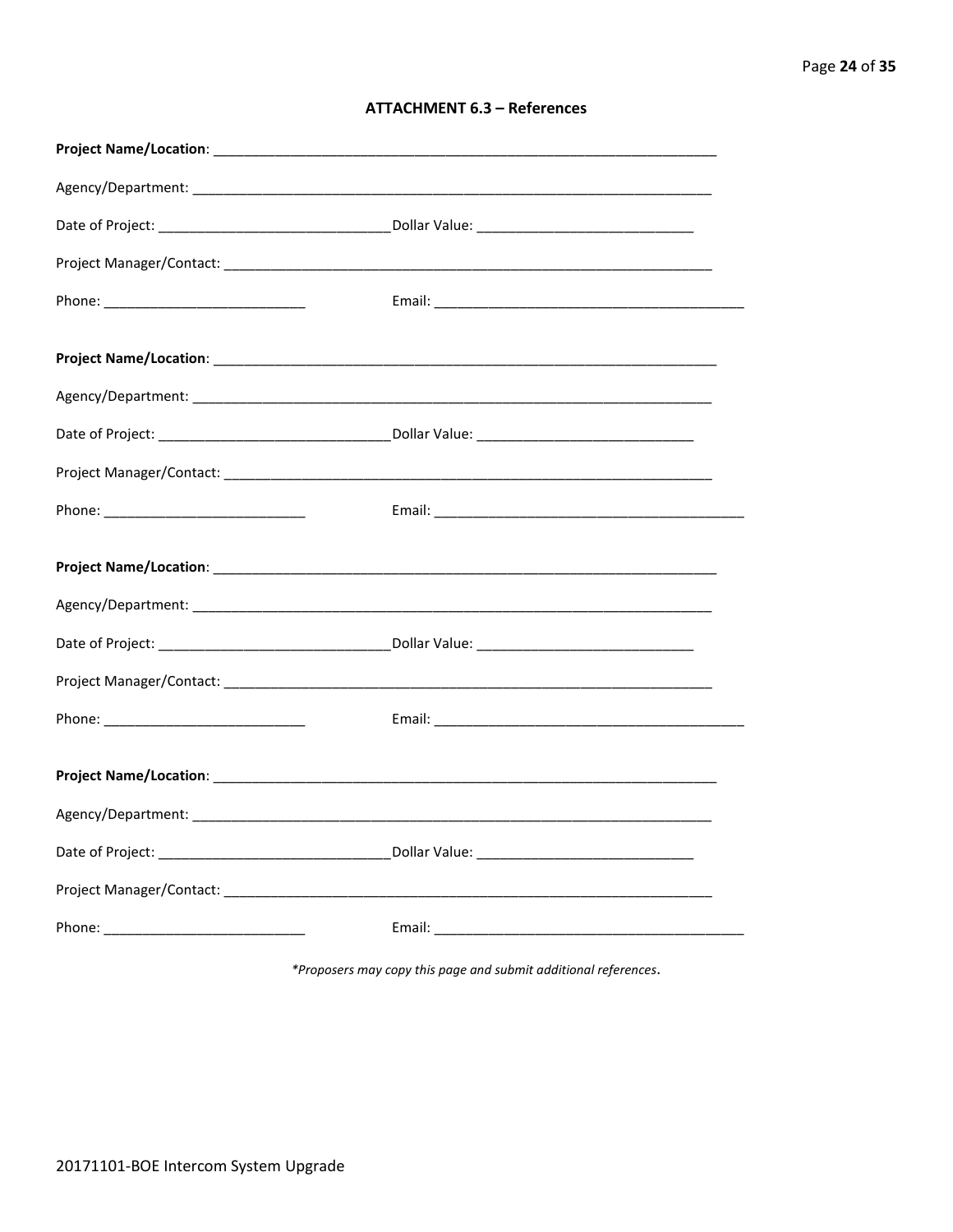#### **ATTACHMENT 6.4 – Certification Regarding Debarment or Suspension**

The prospective participant certifies, to the best of its knowledge and belief, that it and its principals:

- Are not presently debarred, suspended, proposed for debarment, declared ineligible or voluntarily excluded from participation in transactions under federal non-procurement programs by any federal department or agency;
- Have not, within the three year period preceding the proposal, had one or more public transactions (federal, state or local) terminated for cause or default; and
- Are not presently indicated or otherwise criminally or civilly charged by a government entity (federal, state or local) and have not, within the three year period preceding the bid, been convicted or had a civil judgement rendered against it:
	- o For the commission of fraud or a criminal offense in connection with obtaining, attempting to obtain or performing a public transaction (federal, state or local) or a procurement contract under such a public transaction;
	- o For the violation of federal or state antitrust statutes, including those proscribing price fixing between competitors, the allocation of customers between competitors, or bid rigging; or
	- o For the commission of embezzlement, theft, forgery, bribery, falsification or destruction of records, making false statements, or receiving stolen property.

\_\_\_\_\_\_\_\_\_\_\_\_\_\_\_\_\_\_\_\_\_\_\_\_\_\_\_\_\_\_\_\_\_\_\_\_\_\_\_\_\_\_\_\_\_\_\_\_\_\_\_\_

I understand that a false statement on this certification may be grounds for the rejection of this proposal or the termination of the award. In addition, under 18 U.S.C. 1001, a false statement may result in a fine of up to \$10,000 or imprisonment for up to five years, or both.

Name of Participating Agency: \_\_\_\_\_\_\_\_\_\_\_\_\_\_\_\_\_\_\_\_\_\_\_\_\_\_\_\_\_\_\_\_\_\_\_\_\_\_\_\_\_\_\_\_\_\_\_\_\_\_\_\_\_\_\_\_\_\_\_\_

Name and Title of Authorized Representative: \_\_\_\_\_\_\_\_\_\_\_\_\_\_\_\_\_\_\_\_\_\_\_\_\_\_\_\_\_\_\_\_\_\_\_\_\_\_\_\_\_\_\_\_\_\_\_

Signature of Authorized Representative: \_\_\_\_\_\_\_\_\_\_\_\_\_\_\_\_\_\_\_\_\_\_\_\_\_\_\_\_\_\_\_\_\_\_\_\_\_\_\_\_\_\_\_\_\_\_\_\_\_\_\_\_

Date: \_\_\_\_\_\_\_\_\_\_\_\_\_\_\_\_\_\_\_\_\_\_\_\_\_\_\_\_

\_\_\_\_ I am unable to certify to the above statement. Attached is my explanation.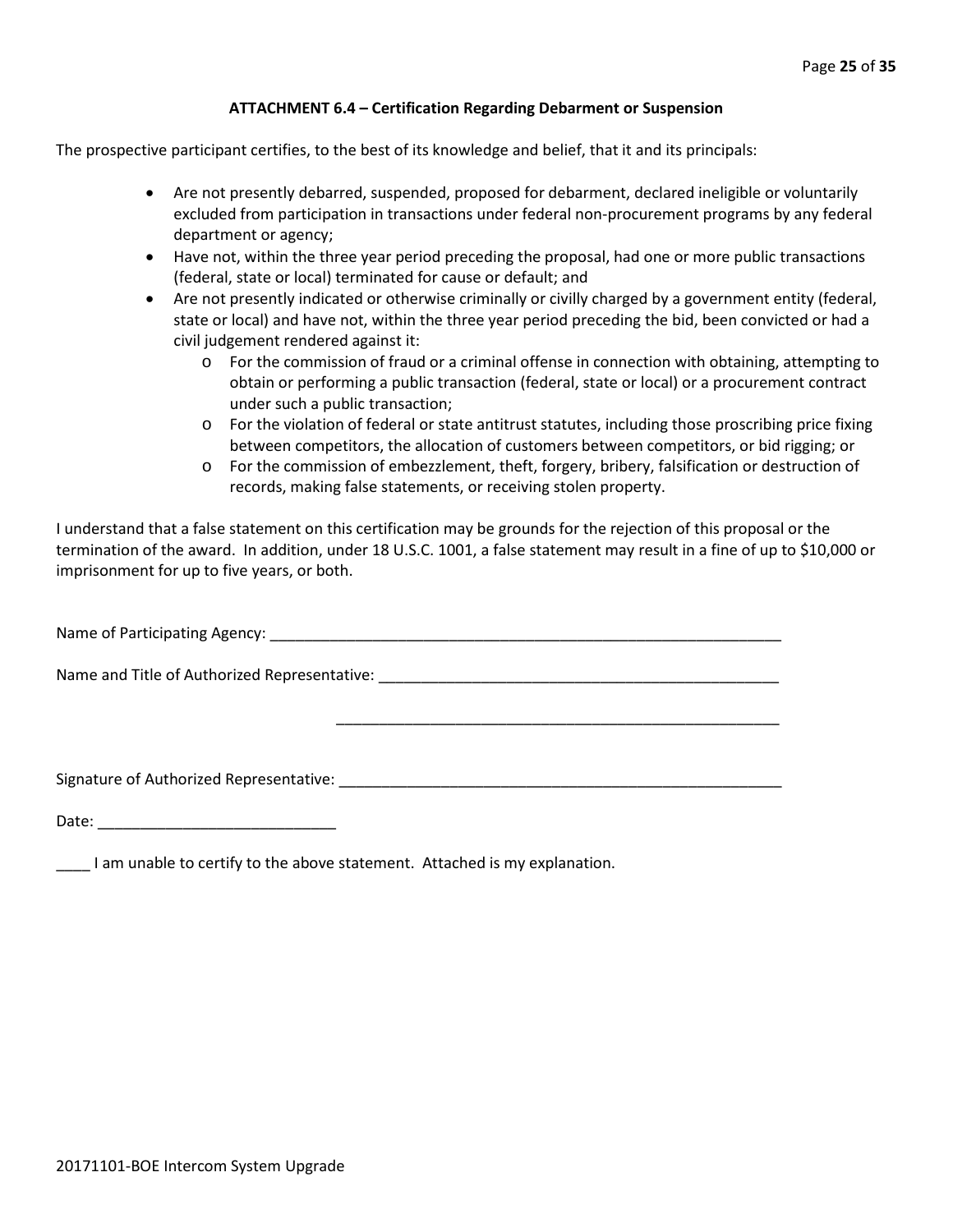#### **ATTACHMENT 6.5 – Condition of Submitting Proposal**

The undersigned Proposer has carefully examined all instructions, requirements, specifications, terms and conditions of the RFP and certifies:

- It is a reputable company regularly engaged in providing goods and/or services necessary to meet the requirements, specifications, terms and conditions of the RFP.
- All statements, information and representations prepared and submitted in response to the RFP are current, complete, true and accurate. Proposer acknowledges that the Sumner County Board of Education (SCS) will rely on such statements, information and representations in selecting the successful proposer(s).
- That the prices quoted shall be SCSs pricing for the products and/or service.
- It shall be bound by all statements, representations, warranties and guarantees made in its proposal.
- Proposer acknowledges that the contract may be canceled if any conflict of interest or appearance of a conflict of interest is discovered by SCS, in its sole discretion.
- All purchase orders must be duly authorized and executed by SCS and subject to the terms and conditions of the RFP.

By checking this box, Proposer agrees that SCS reserves the right to extend the terms, conditions, and prices of this contract to other Institutions (such as State, Local and/or Public Agencies) who express an interest in participating in any contract that results from this RFP. Each of the piggyback Institutions will issue their own purchasing documents for the goods/services. Proposer agrees that SCS shall bear not responsibility or liability for any agreements between Proposer and the other Institution(s) who desire to exercise this option.

| ADDRESS: |          |
|----------|----------|
|          |          |
| PHONE:   | (office) |
|          | (mobile) |
| EMAIL:   |          |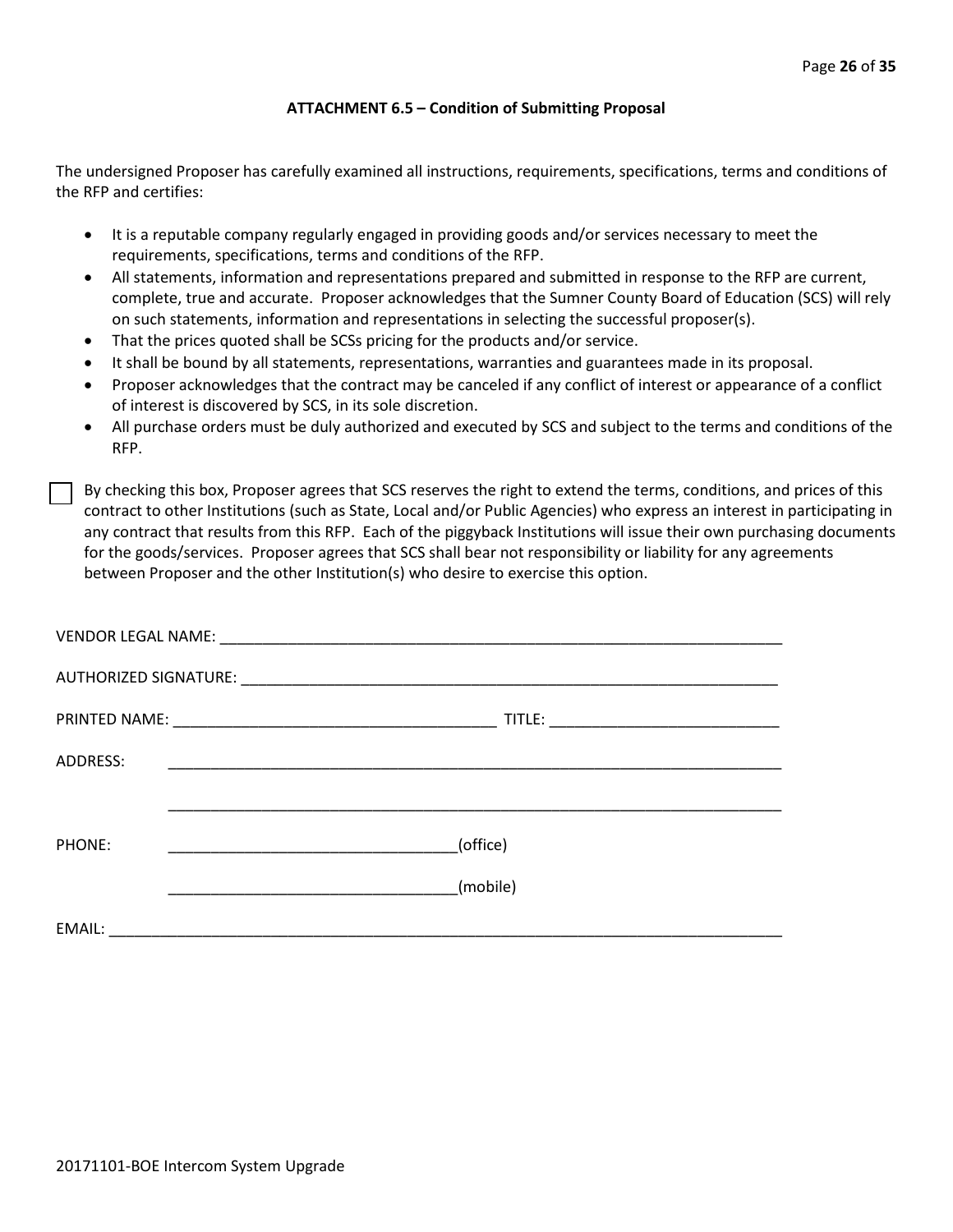#### **ATTACHMENT 6.6 – Statement of Non-Collusion**

The undersigned affirms that they are duly authorized to execute this contract, that this company, corporation, firm, partnership or individual has not prepared this proposal in collusion with any other respondent, and that the contents of this proposal as to prices, terms or conditions of said proposal have not been communicated by the undersigned nor by any employee or agent to any other person engaged in this type of business prior to the official opening of this proposal.

| Address: |          |
|----------|----------|
|          | (office) |
|          |          |
|          |          |
|          |          |
|          |          |
|          |          |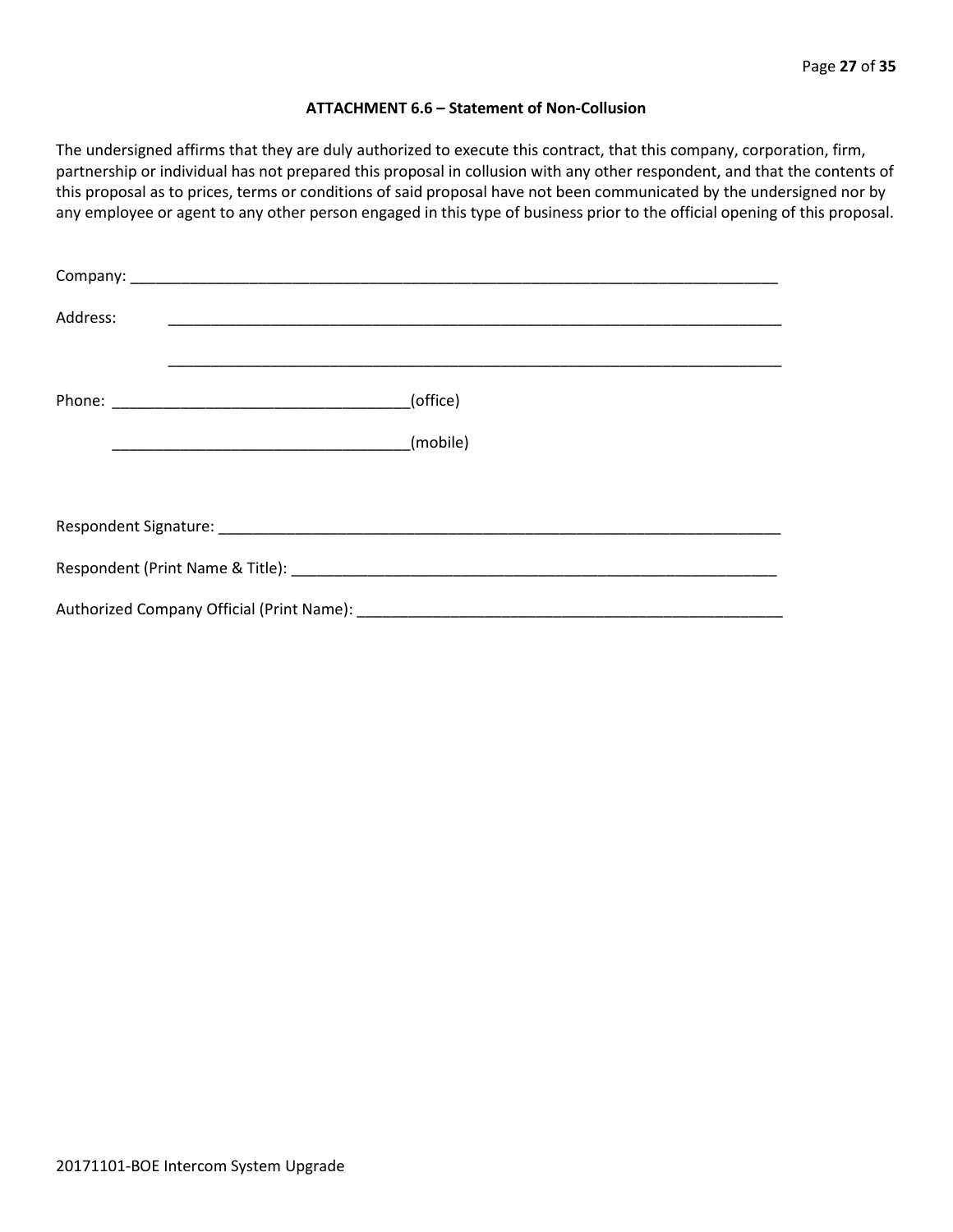#### **ATTACHMENT 6.7 – Attestation Re Personnel**

# **ATTESTATION RE PERSONNEL USED IN CONTRACT PERFORMANCE**

| <b>CONTRACTOR LEGAL ENTITY NAME:</b>                                   |  |
|------------------------------------------------------------------------|--|
| FEDERAL EMPLOYER IDENTIFICATION NUMBER:<br>(or Social Security Number) |  |

**The Contractor, identified above, does hereby attest, certify, warrant, and assure that the Contractor shall not knowingly utilize the services of an illegal immigrant in the performance of this Contract and shall not knowingly utilize the services of any subcontractor who will utilize the services of an illegal immigrant in the performance of this Contract.**

**SIGNATURE & DATE:**

NOTICE: This attestation MUST be signed by an individual empowered to contractually bind the Contractor.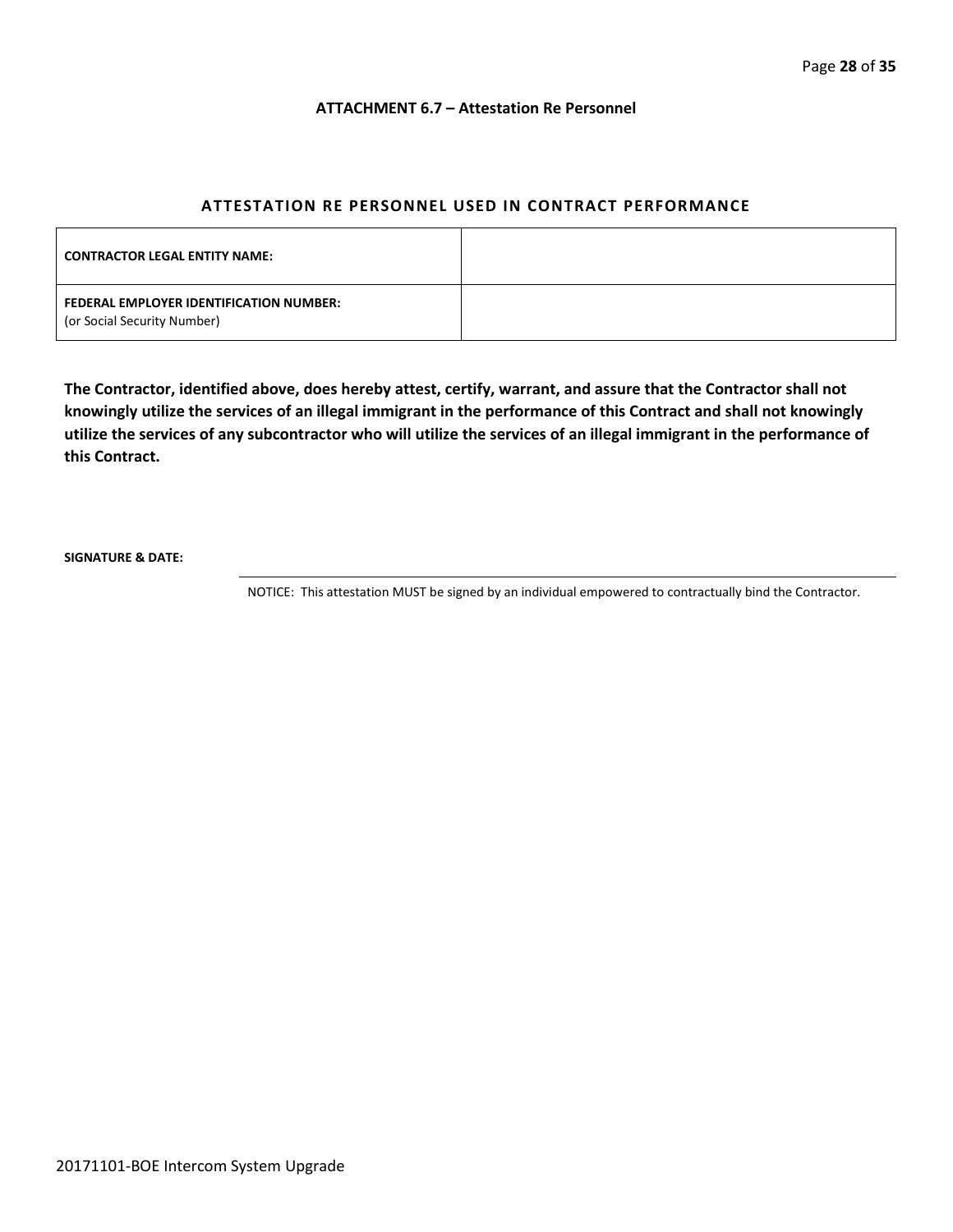#### **ATTACHMENT 6.8 – Drug Free Workplace Affidavit**

#### **DRUG-FREE WORKPLACE**

The Sumner County Board of Education is committed to maintaining a safe and productive work environment for its employees and to providing high quality service to its citizens. The goal of this policy is for Sumner County Board of Education employees and contractors to remain, or become and remain, drug-free. Abuse and dependency on alcohol and/or drugs can seriously affect the health of employees, contractors and citizens, jeopardize personal safety, impact the safety of others and impair job performance.

Drug-Free Workplace Act of 1988 – Sumner County Board of Education is governed by the Drug-Free Workplace Act of 1988 (Pub. L. 100-690, Title V, Subtitle D).

Omnibus Transportation Employee Testing Act of 1991 – Sumner County Board of Education is governed by the Omnibus Transportation Employee Testing Act of 1991 (Pub. L. 102-143, Title V).

Right to an Alcohol and Drug-Free Workplace - Employees have the right to work in an alcohol and drug-free environment and to work with persons free from the effects of alcohol and/or drugs.

Required Alcohol and Drug Tests - Alcohol and drug testing for safety sensitive employees shall be in accordance with the provisions contained in the Sumner County Board of Education Alcohol and Drug Policy adopted by departments which have safety sensitive positions.

Contracts – Any contractors providing goods or services to Sumner County Board of Education must comply with all State and Federal drug free workplace laws, rules and regulations and so certify this compliance by completion of the DRUG-FREE WORKPLACE AFFIDAVIT (attached page 2).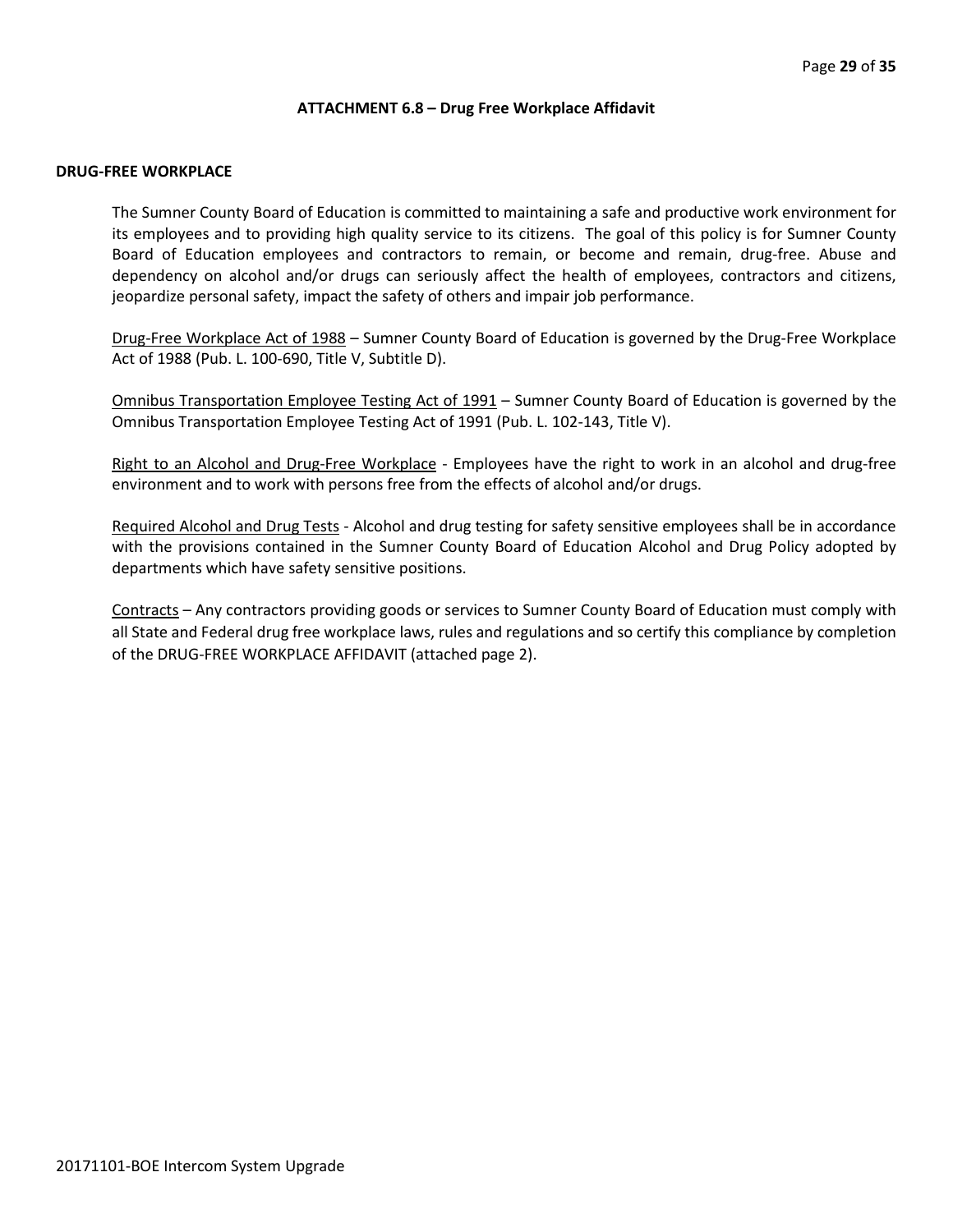## **DRUG-FREE WORKPLACE AFFIDAVIT** (page 2)

STATE OF

COUNTY OF \_\_\_\_\_\_\_\_\_\_\_\_\_\_\_\_\_\_

The undersigned, principal officer of \_\_\_\_\_\_\_\_\_\_\_\_\_\_\_\_\_\_\_\_\_\_\_\_\_\_\_\_\_\_\_\_\_\_, an employer of five (5) or more employees contracting with Sumner County Board of Education to provide goods or services, hereby states under oath as follows:

- 1. The undersigned is a principal officer of the state of the state of the state of the state of the state of to as the "Company") and is duly authorized to execute this Affidavit on behalf of the Company.
- 2. The Company submits this Affidavit because it shall be receiving pay pursuant to a contract with the state or any local government to provide goods or services.
- 3. The Company is in compliance with all State and Federal Laws, Rules and Regulations requiring a drug-free workplace program.

Further affiant saith not.

Principal Officer:\_\_\_\_\_\_\_\_\_\_\_\_\_\_\_\_\_\_\_\_\_\_\_\_\_\_\_\_\_\_\_\_\_\_\_\_\_\_\_\_\_

STATE OF \_\_\_\_\_\_\_\_\_\_\_\_\_\_\_\_\_\_\_

COUNTY OF

Before me personally appeared \_\_\_\_\_\_\_\_\_\_\_\_\_\_\_\_\_\_\_\_\_\_\_\_\_\_\_\_\_\_, with whom I am personally acquainted (or proved to me on the basis of satisfactory evidence) and who acknowledged that such person executed the foregoing affidavit for the purposes therein contained.

Witness my hand and seal at office this \_\_\_\_\_\_\_\_\_\_\_\_\_ day of \_\_\_\_\_\_\_\_\_\_\_\_\_\_\_\_\_\_\_\_, 20\_\_\_\_.

Notary Public

My commission expires: \_\_\_\_\_\_\_\_\_\_\_\_\_\_\_\_\_\_\_\_\_\_\_

\_\_\_\_\_\_\_\_\_\_\_\_\_\_\_\_\_\_\_\_\_\_\_\_\_\_\_\_\_\_\_\_\_\_\_\_\_\_\_\_\_\_\_\_\_\_\_\_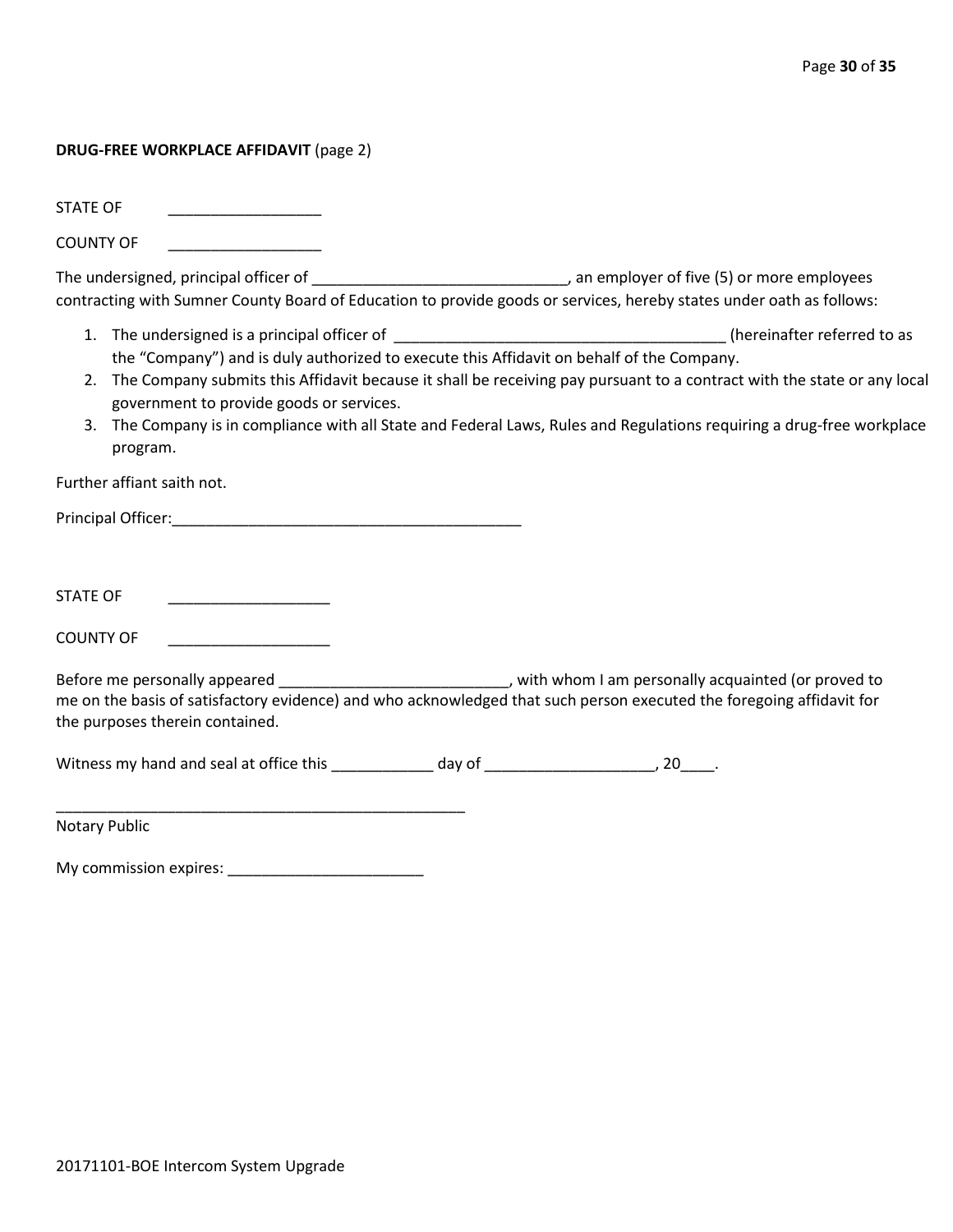#### **ATTACHMENT 6.9 – W9**

| <b>Request for Taxpayer</b><br><b>Identification Number and Certification</b><br>(Rev. December 2014)<br>Department of the Treasury<br>Internal Revenue Service<br>1 Name (as shown on your income tax return). Name is required on this line; do not leave this line blank.<br>2 Business name/disregarded entity name, if different from above                                                                                                                                                                                                                                                                                                                                                                                                                                                                                                                                                                                                                                                                                                                                                                                                                                                                                                                                                                                                                                                              |                                                                                                                                                                                                                                                                                                                                                                                                                                                                                                                                                                                                                                                                                                       |                                                                                                                                                                                                                                                                                                                                                                                                                                                                                                                                                                                                                            |  |        |  |  |  | send to the IRS. |  | Give Form to the<br>requester. Do not |  |  |
|---------------------------------------------------------------------------------------------------------------------------------------------------------------------------------------------------------------------------------------------------------------------------------------------------------------------------------------------------------------------------------------------------------------------------------------------------------------------------------------------------------------------------------------------------------------------------------------------------------------------------------------------------------------------------------------------------------------------------------------------------------------------------------------------------------------------------------------------------------------------------------------------------------------------------------------------------------------------------------------------------------------------------------------------------------------------------------------------------------------------------------------------------------------------------------------------------------------------------------------------------------------------------------------------------------------------------------------------------------------------------------------------------------------|-------------------------------------------------------------------------------------------------------------------------------------------------------------------------------------------------------------------------------------------------------------------------------------------------------------------------------------------------------------------------------------------------------------------------------------------------------------------------------------------------------------------------------------------------------------------------------------------------------------------------------------------------------------------------------------------------------|----------------------------------------------------------------------------------------------------------------------------------------------------------------------------------------------------------------------------------------------------------------------------------------------------------------------------------------------------------------------------------------------------------------------------------------------------------------------------------------------------------------------------------------------------------------------------------------------------------------------------|--|--------|--|--|--|------------------|--|---------------------------------------|--|--|
| $\sim$<br>page<br>4 Exemptions (codes apply only to<br>3 Check appropriate box for federal tax classification; check only one of the following seven boxes:<br>Specific Instructions on<br>certain entities, not individuals; see<br>C Corporation S Corporation Partnership<br>Trust/estate<br>Individual/sole proprietor or<br>instructions on page 3):<br>Print or type<br>single-member LLC<br>Exempt payee code (if any)<br>Limited liability company. Enter the tax classification (C=C corporation, S=S corporation, P=partnership) ▶<br>Exemption from FATCA reporting<br>Note. For a single-member LLC that is disregarded, do not check LLC; check the appropriate box in the line above for<br>the tax classification of the single-member owner.<br>code (if any)<br>(Applies to accounts maintained outside the U.S.)<br>Other (see instructions) ▶<br>5 Address (number, street, and apt. or suite no.)<br>Requester's name and address (optional)<br>6 City, state, and ZIP code<br>æ<br>αñ<br>7 List account number(s) here (optional)                                                                                                                                                                                                                                                                                                                                                        |                                                                                                                                                                                                                                                                                                                                                                                                                                                                                                                                                                                                                                                                                                       |                                                                                                                                                                                                                                                                                                                                                                                                                                                                                                                                                                                                                            |  |        |  |  |  |                  |  |                                       |  |  |
| Part I                                                                                                                                                                                                                                                                                                                                                                                                                                                                                                                                                                                                                                                                                                                                                                                                                                                                                                                                                                                                                                                                                                                                                                                                                                                                                                                                                                                                        |                                                                                                                                                                                                                                                                                                                                                                                                                                                                                                                                                                                                                                                                                                       |                                                                                                                                                                                                                                                                                                                                                                                                                                                                                                                                                                                                                            |  |        |  |  |  |                  |  |                                       |  |  |
|                                                                                                                                                                                                                                                                                                                                                                                                                                                                                                                                                                                                                                                                                                                                                                                                                                                                                                                                                                                                                                                                                                                                                                                                                                                                                                                                                                                                               |                                                                                                                                                                                                                                                                                                                                                                                                                                                                                                                                                                                                                                                                                                       | <b>Taxpayer Identification Number (TIN)</b>                                                                                                                                                                                                                                                                                                                                                                                                                                                                                                                                                                                |  |        |  |  |  |                  |  |                                       |  |  |
|                                                                                                                                                                                                                                                                                                                                                                                                                                                                                                                                                                                                                                                                                                                                                                                                                                                                                                                                                                                                                                                                                                                                                                                                                                                                                                                                                                                                               | <b>Social security number</b><br>Enter your TIN in the appropriate box. The TIN provided must match the name given on line 1 to avoid<br>backup withholding. For individuals, this is generally your social security number (SSN). However, for a<br>resident alien, sole proprietor, or disregarded entity, see the Part I instructions on page 3. For other<br>entities, it is your employer identification number (EIN). If you do not have a number, see How to get a<br>TIN on page 3.<br>or<br><b>Employer identification number</b><br>Note. If the account is in more than one name, see the instructions for line 1 and the chart on page 4 for<br>guidelines on whose number to enter.<br>- |                                                                                                                                                                                                                                                                                                                                                                                                                                                                                                                                                                                                                            |  |        |  |  |  |                  |  |                                       |  |  |
|                                                                                                                                                                                                                                                                                                                                                                                                                                                                                                                                                                                                                                                                                                                                                                                                                                                                                                                                                                                                                                                                                                                                                                                                                                                                                                                                                                                                               |                                                                                                                                                                                                                                                                                                                                                                                                                                                                                                                                                                                                                                                                                                       |                                                                                                                                                                                                                                                                                                                                                                                                                                                                                                                                                                                                                            |  |        |  |  |  |                  |  |                                       |  |  |
| Part II                                                                                                                                                                                                                                                                                                                                                                                                                                                                                                                                                                                                                                                                                                                                                                                                                                                                                                                                                                                                                                                                                                                                                                                                                                                                                                                                                                                                       | <b>Certification</b>                                                                                                                                                                                                                                                                                                                                                                                                                                                                                                                                                                                                                                                                                  |                                                                                                                                                                                                                                                                                                                                                                                                                                                                                                                                                                                                                            |  |        |  |  |  |                  |  |                                       |  |  |
| Under penalties of perjury, I certify that:<br>1. The number shown on this form is my correct taxpayer identification number (or I am waiting for a number to be issued to me); and<br>2. I am not subject to backup withholding because: (a) I am exempt from backup withholding, or (b) I have not been notified by the Internal Revenue<br>Service (IRS) that I am subject to backup withholding as a result of a failure to report all interest or dividends, or (c) the IRS has notified me that I am<br>no longer subject to backup withholding; and<br>3. I am a U.S. citizen or other U.S. person (defined below); and<br>4. The FATCA code(s) entered on this form (if any) indicating that I am exempt from FATCA reporting is correct.<br>Certification instructions. You must cross out item 2 above if you have been notified by the IRS that you are currently subject to backup withholding<br>because you have failed to report all interest and dividends on your tax return. For real estate transactions, item 2 does not apply. For mortgage<br>interest paid, acquisition or abandonment of secured property, cancellation of debt, contributions to an individual retirement arrangement (IRA), and<br>generally, payments other than interest and dividends, you are not required to sign the certification, but you must provide your correct TIN. See the<br>instructions on page 3. |                                                                                                                                                                                                                                                                                                                                                                                                                                                                                                                                                                                                                                                                                                       |                                                                                                                                                                                                                                                                                                                                                                                                                                                                                                                                                                                                                            |  |        |  |  |  |                  |  |                                       |  |  |
| Sign                                                                                                                                                                                                                                                                                                                                                                                                                                                                                                                                                                                                                                                                                                                                                                                                                                                                                                                                                                                                                                                                                                                                                                                                                                                                                                                                                                                                          | Signature of                                                                                                                                                                                                                                                                                                                                                                                                                                                                                                                                                                                                                                                                                          |                                                                                                                                                                                                                                                                                                                                                                                                                                                                                                                                                                                                                            |  |        |  |  |  |                  |  |                                       |  |  |
| Here                                                                                                                                                                                                                                                                                                                                                                                                                                                                                                                                                                                                                                                                                                                                                                                                                                                                                                                                                                                                                                                                                                                                                                                                                                                                                                                                                                                                          | U.S. person $\blacktriangleright$                                                                                                                                                                                                                                                                                                                                                                                                                                                                                                                                                                                                                                                                     |                                                                                                                                                                                                                                                                                                                                                                                                                                                                                                                                                                                                                            |  | Date P |  |  |  |                  |  |                                       |  |  |
| · Form 1098 (home mortgage interest), 1098-E (student loan interest), 1098-T<br><b>General Instructions</b><br>(tuition)<br>Section references are to the Internal Revenue Code unless otherwise noted.<br>· Form 1099-C (canceled debt)<br>Future developments. Information about developments affecting Form W-9 (such<br>· Form 1099-A (acquisition or abandonment of secured property)<br>as legislation enacted after we release it) is at www.irs.gov/fw9.<br>Use Form W-9 only if you are a U.S. person (including a resident alien), to                                                                                                                                                                                                                                                                                                                                                                                                                                                                                                                                                                                                                                                                                                                                                                                                                                                               |                                                                                                                                                                                                                                                                                                                                                                                                                                                                                                                                                                                                                                                                                                       |                                                                                                                                                                                                                                                                                                                                                                                                                                                                                                                                                                                                                            |  |        |  |  |  |                  |  |                                       |  |  |
| <b>Purpose of Form</b>                                                                                                                                                                                                                                                                                                                                                                                                                                                                                                                                                                                                                                                                                                                                                                                                                                                                                                                                                                                                                                                                                                                                                                                                                                                                                                                                                                                        |                                                                                                                                                                                                                                                                                                                                                                                                                                                                                                                                                                                                                                                                                                       | provide your correct TIN.                                                                                                                                                                                                                                                                                                                                                                                                                                                                                                                                                                                                  |  |        |  |  |  |                  |  |                                       |  |  |
| An individual or entity (Form W-9 requester) who is required to file an information<br>return with the IRS must obtain your correct taxpayer identification number (TIN)<br>which may be your social security number (SSN), individual taxpayer identification<br>number (ITIN), adoption taxpayer identification number (ATIN), or employer<br>identification number (EIN), to report on an information return the amount paid to<br>you, or other amount reportable on an information return. Examples of information<br>returns include, but are not limited to, the following:<br>· Form 1099-INT (interest earned or paid)<br>. Form 1099-DIV (dividends, including those from stocks or mutual funds)                                                                                                                                                                                                                                                                                                                                                                                                                                                                                                                                                                                                                                                                                                   |                                                                                                                                                                                                                                                                                                                                                                                                                                                                                                                                                                                                                                                                                                       | If you do not return Form W-9 to the requester with a TIN, you might be subject<br>to backup withholding. See What is backup withholding? on page 2.<br>By signing the filled-out form, you:<br>1. Certify that the TIN you are giving is correct (or you are waiting for a number<br>to be issued).<br>2. Certify that you are not subject to backup withholding, or<br>3. Claim exemption from backup withholding if you are a U.S. exempt payee. If<br>applicable, you are also certifying that as a U.S. person, your allocable share of<br>any partnership income from a U.S. trade or business is not subject to the |  |        |  |  |  |                  |  |                                       |  |  |
| * Form 1099-MISC (various types of income, prizes, awards, or gross proceeds)<br>withholding tax on foreign partners' share of effectively connected income, and<br>. Form 1099-B (stock or mutual fund sales and certain other transactions by<br>4. Certify that FATCA code(s) entered on this form (if any) indicating that you are<br>brokers)<br>exempt from the FATCA reporting, is correct. See What is FATCA reporting? on<br>page 2 for further information.<br>· Form 1099-S (proceeds from real estate transactions)<br>. Form 1099-K (merchant card and third party network transactions)                                                                                                                                                                                                                                                                                                                                                                                                                                                                                                                                                                                                                                                                                                                                                                                                         |                                                                                                                                                                                                                                                                                                                                                                                                                                                                                                                                                                                                                                                                                                       |                                                                                                                                                                                                                                                                                                                                                                                                                                                                                                                                                                                                                            |  |        |  |  |  |                  |  |                                       |  |  |

Cat. No. 10231X

Form W-9 (Rev. 12-2014)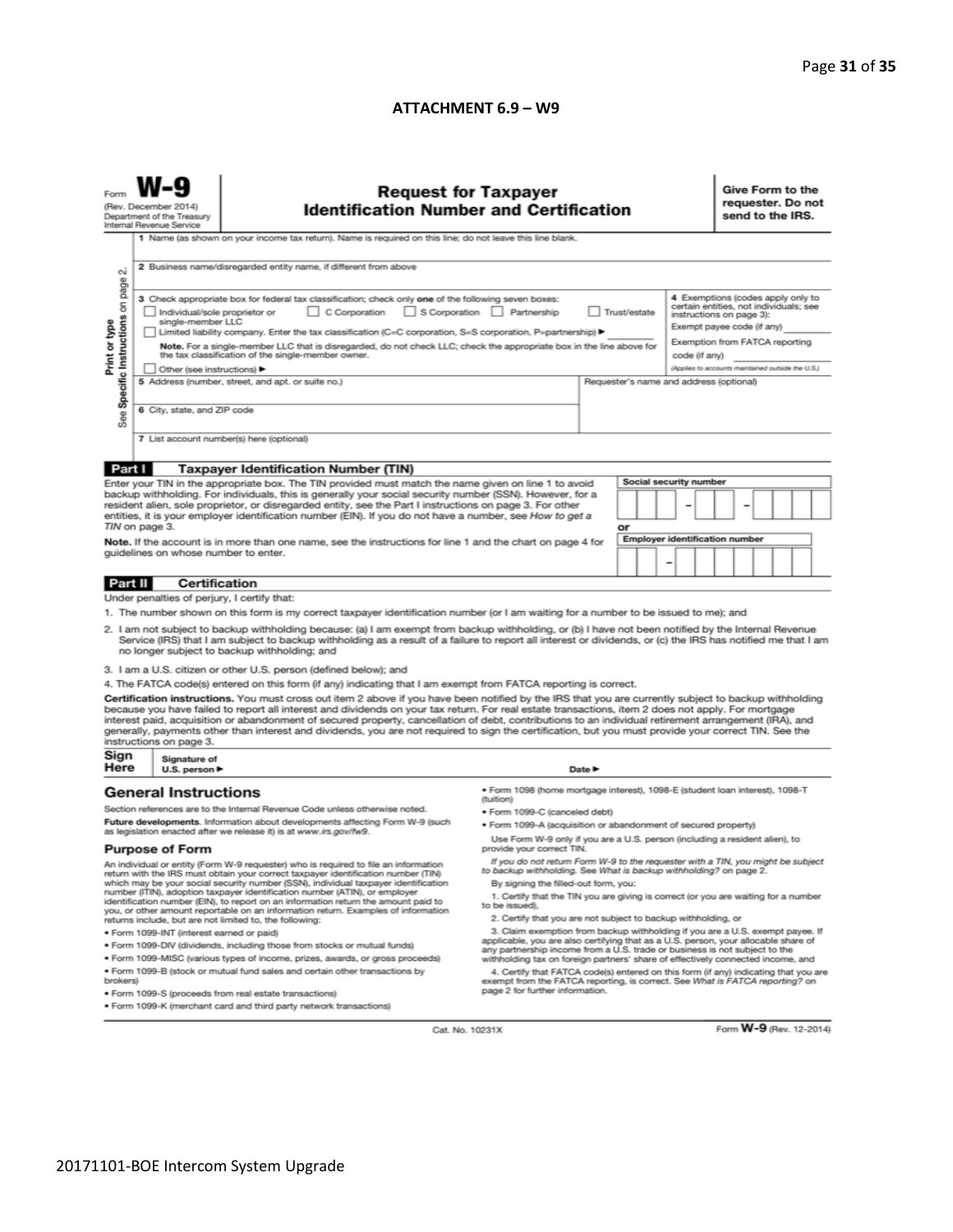#### **ATTACHMENT 6.10 – Standard Terms & Conditions SUMNER COUNTY BOARD OF EDUCATION (SCS)**

#### **1. PREPARATION AND SUBMISSION OF BID.**

- **a.** Failure to examine any drawings**,** specifications, or instructions will be at the bidder's risk.
- **b.** BID SUBMITTAL / SIGNATURE: Bid shall give the full name and business address of the bidder. If the bidder is a corporation, the name shall be stated as it is in the corporate charter. Bids must be signed in ink by the bidder's authorized agent. Unsigned bids will be rejected. Bids are to be sealed and the outside of the envelope is to reference the bid number. The person signing the bid must show his title, and if requested by the institution, must furnish satisfactory proof of his or her authority to bind his or her company in contract. Bidder understands that by submitting a bid with an authorized signature, it shall constitute an offer to the institution. Bids must be typewritten or in ink; otherwise they may not be considered. Purchase orders will be issued to the firm name appearing on the W9. Facsimile responses will not be considered.
- **c.** SCS is not responsible for any costs incurred by any vendor pursuant to the RFP. The vendor shall be responsible for all costs incurred in connection with the preparation and submission of its proposal.
- **d.** All bids that exceed \$25,000 must have the Company Name, License Number, Expiration Date thereof and License Classification of Contractor listed on the outside of the sealed envelope. As required by State of Tennessee Code Annotated 62-6-119.
- **e.** Bids are to be received in the location designated on the bid no later than the specified date and time. Late bids will NOT be opened or considered.
- **f.** No erasures permitted. Errors may be crossed out and corrections printed in ink or typewritten adjacent to error and must be initialed in ink by person signing bid.
- **g.** Specifications: Reference to available specifications shall be sufficient to make the terms of the specifications binding on the bidder. The use of the name of a manufacturer, or any special brand or make in describing an item does not restrict the bidder to that manufacturer or specific article, unless specifically stated. Comparable products of other manufacturers will be considered if proof of compatibility is contained in the bid. Bidders are required to notify SCSs RFQ Coordinator whenever specifications/procedures are not perceived to be fair and open. The articles on which the bids are submitted must be equal or superior to that specified. Informative and Descriptive Literature: The bidder must show brand or trade names of the articles bid, when applicable. It shall be the responsibility of the vendor, including vendors whose product is referenced, to furnish with the bid such specifications, catalog pages, brochures or other data as will provide an adequate basis for determining the quality and functional capabilities of the product offered. Failure to provide this data may be considered valid justification for rejection of bid.
- **h.** Samples: Samples of items when called for, must be furnished free of expense, and if not destroyed will, upon vendor's request within ten (10) days of bid opening, be returned at the bidder's expense. Each sample must be labeled with the bidder's name, manufacturer's brand name and number, bid number and item reference.
- **i.** Time of Performance: The number of calendar days in which delivery is to be made after receipt of order shall be stated in the bid and may be a factor in making an award, price notwithstanding. If no delivery time is stated in the bid, bidder agrees that delivery is to be made within two weeks (10 business days) of order.
- **j.** Transportation and delivery charges should be included in the price and be fully prepaid by the vendor to the destination specified in the bid. Bid prices shall include delivery of all items F.O.B. destination.
- **k.** New materials and supplies must be delivered unless otherwise specifically stated in the bid.
- **l.** Alternate/multiple bids will not be considered unless specifically called for in the bid.
- **m.** Only bids submitted on bid forms furnished by SCS will be considered.
- n. By signing this bid where indicated, the bidder agrees to strictly abide by all local, state and federal statutes and regulations. The bidder further certifies that this bid is made without collusion or fraud.
- **o.** Failure to Bid/Error in Bid. In case of error in the extension of prices in the bid, the unit price will govern. Late bids will NOT be opened or considered. Bidders are cautioned to verify their bids before submission, as amendments received after the bid deadline will not be considered. No bid shall be altered, amended or withdrawn after opening. After bid opening, a bidder may withdraw a bid only when there is obvious clerical error such as a misplaced decimal point, or when enforcement of the bid would impose unconscionable hardship due to an error in the bid resulting in a quotation substantially below the other bids received. Bid withdrawals will be considered by SCS only upon written request of the bidder.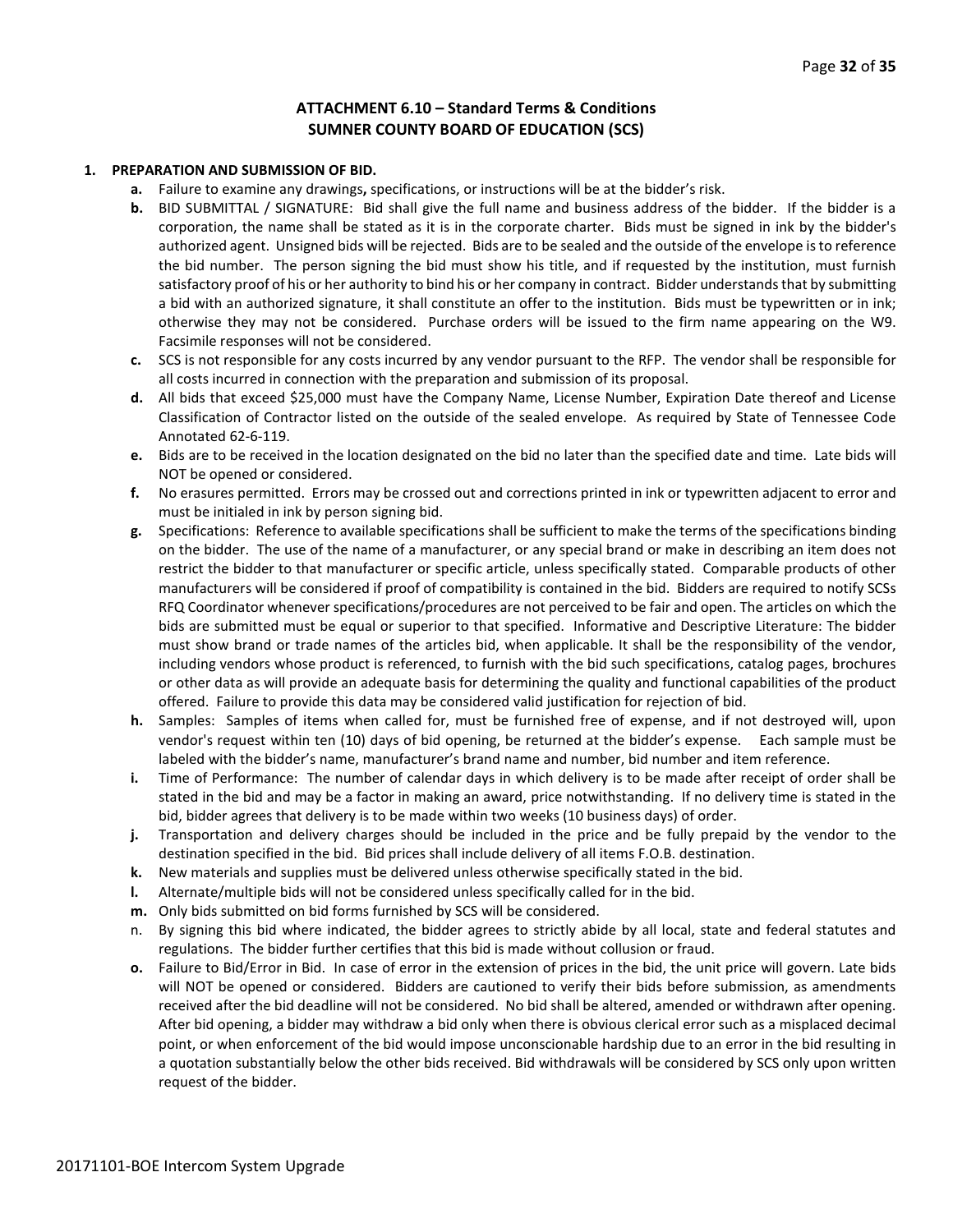- **2. OPEN RECORDS.** In order to comply with the provisions of the Tennessee Open Records Act, all bids will be publicly opened and are subject to public inspection after the award upon written request. Bidders may be present at bid opening. Summary information will be posted the SCS website, www.sumnerschools.org, under the Invitation to Bid link.
- **3. ACCEPTANCE AND AWARD.** SCS reserves the right to reject any and all bids and to waive any informality in bids and, unless otherwise specified by the bidder to accept any item in the bid. Action to reject all bids shall be taken for unreasonably high prices, errors in the bid documents, cessation of need, unavailability of funds, or any other reason approved by SCS.
	- a. Contracts and purchases will be made with the lowest, responsive, responsible, qualified bidder. The quality of the articles to be supplied, their conformity with the specifications, their suitability to the requirements of SCS, cash discount offered and the delivery terms will be taken into consideration.
	- b. Any deviation from these stated terms, specifications and conditions must be coordinated with and approved in writing by the Purchasing Supervisor.
	- c. Prices quoted on the response (if any) are to be considered firm and binding until the said equipment, supplies or services are in the possession of SCS.
	- d. SCS reserves the right to order more or less than the quantity listed in the bid.
	- e. If a bidder fails to state a time within which a bid must be accepted, it is understood and agreed that the Institution shall have ninety (90) days to accept.
	- f. In accordance with SCS policy, no purchase or contract is authorized or valid until the issuance of a SCS Purchase Order which shall be mailed or otherwise furnished to the successful bidder. No SCS employee is authorized to purchase equipment, supplies or services prior to the issuance of such a Purchase order.
	- g. The contract may not be assigned without written SCS consent.
	- h. If the appropriate space is marked on the bid, other Institutions (such as State, Local and/or Public Agencies) may purchase off the contract during the same period as SCS.
	- i. The awarded bidder will be required to post a performance and payment bond in the amount of 25% of the contract price if it exceeds \$100,000 as stated by State of Tennessee Code Annotated 12-4-201.
	- j. If the project cost is in excess of \$25,000 a performance bond must be secured by the requesting party in an amount equal to the market improvement value.
- **4. PAYMENTS.** Payment terms must be specified in the bid response, including any discounts for early payment. Partial payments will not be approved unless justification for such payment can be shown. Terms will be NET 30 days. Payment will not be made until the conditions and specifications of the RFP are inspected and approved as conforming by persons appointed by SCS.
- **5. DEFAULT OF SELECTED VENDOR.** In case of vendor default, SCS may procure the articles or services from other sources and hold the defaulting vendor responsible for any resulting cost. If a successful bidder violates any terms of their bid, the contract, school board policy or any law they may be disqualified from bidding for a period of two (2) years for minor violations or longer for major violations. Bids from disqualified bidders will not be accepted during the period of disqualification.
- **6. INSPECTION OF PURCHASES.** Articles received which are not equivalent will not be accepted and will be picked up by the vendor or returned to vendor, shipping charges collect. SCS shall have a reasonable period in which to inspect and accept or reject materials without liability. If necessity requires SCS to use nonconforming materials, an appropriate reduction in payment may be made.
- **7. TAXES.** SCS is tax exempt; do not include taxes in quotation. Vendors making improvements or additions to, or performing repair work on real property for SCS are liable for any applicable sales or use tax on tangible personal property used in connection with the contract or furnished to vendors by SCS for use under the contract.
- **8. NONDISCRIMINATION.** SCS is an equal opportunity employer. SCS and bidder agree to comply with Titles VI and VII of the Civil Rights Act of 1964, Title IX of the Education Amendments of 1972, Section 504 of the Rehabilitation Act of 1973, Executive Order 11,246, the Americans with Disabilities Act of 1990 and the related regulations to each. Each party assures that it will not discriminate against any individual or business because of race, religion, creed, color, sex, age, disability, veteran status or national origin. In the event that any claims should arise with regards to violations of any such local, state or federal law, statues, rule or regulations, the vendor will indemnify and hold SCS harmless for any damages, including court costs or attorney fees, which might be incurred.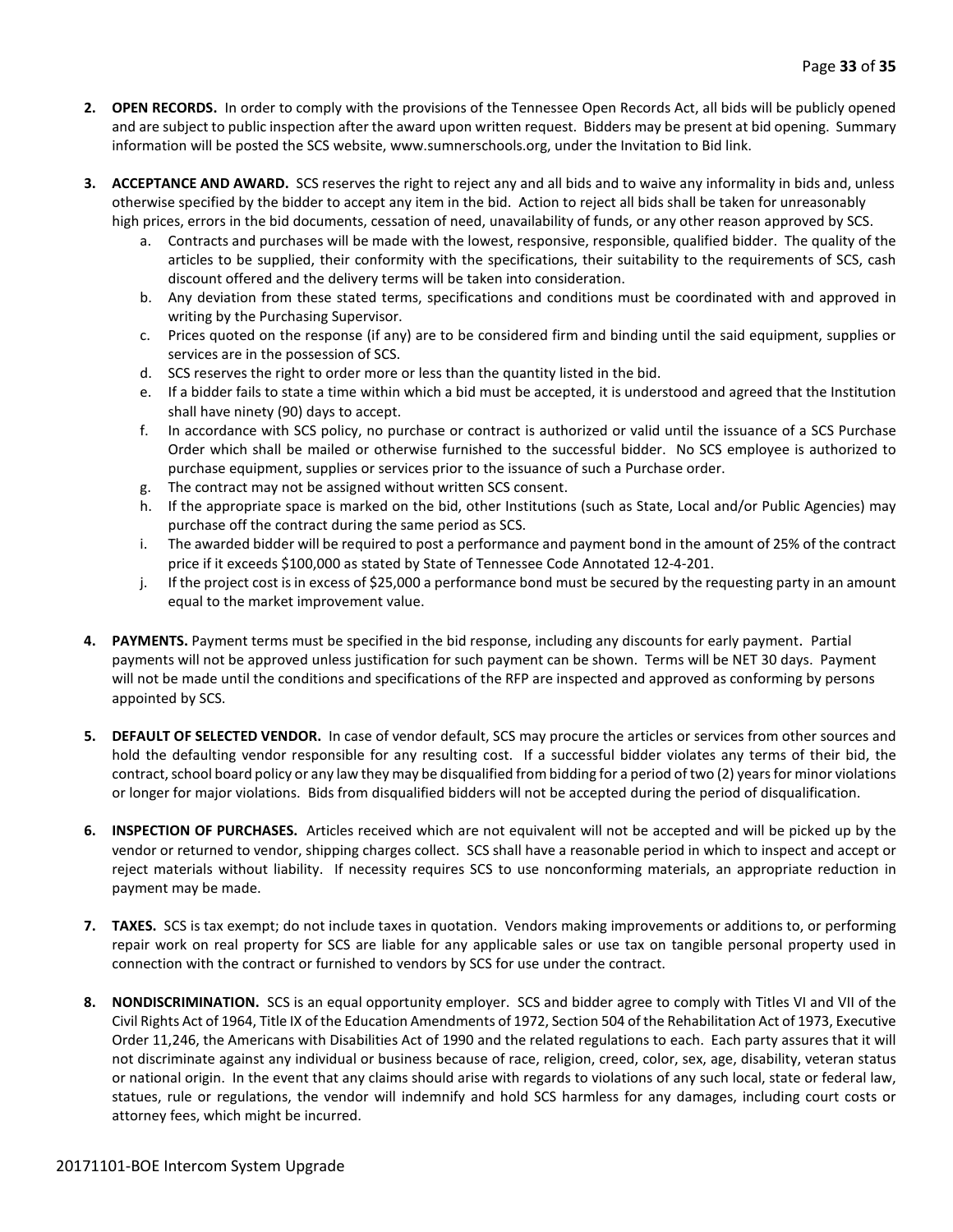- **9. PROHIBITIONS/NO VENDOR CONTRACT FORM/TENNESSEE LAW.** Acceptance of gifts from vendors is prohibited. TCA §12- 3-106. The contract documents for purchase under this bid request shall consist of the successful bidder's bid and SCSs purchase order. **The bidder may request exceptions to terms and conditions and/or request SCS to accept other terms and conditions by means of subsequent documents such as invoices, warranty agreements, license agreements, etc. All subsequent document shall be open to revision for impermissible language. SCS reserves the right to render the bid unresponsive and subject the bid to rejection if successful terms cannot be negotiated. The contract shall be governed by Tennessee law.**
- **10. PROHIBITION ON HIRING ILLEGAL IMMIGRANTS.** Tennessee Public Chapter No. 878 of 2006, TCA 12-4-124, requires that Contractor attest in writing that Contractor will not knowingly utilize the services of illegal immigrants in the performance of this Contract and will not knowingly utilize the services of any subcontractor, if permitted under this Contract, who will utilize the services of illegal immigrants in the performance of this Contract. The attestation shall be made on the form, Attestation re Personnel Used in Contract Performance ("the Attestation"), which is attached and hereby incorporated by this reference.
- **11. SALES AND USE TAX.** Before the Purchase Order/Contract resulting from this RFQ is signed, the apparent successful bidder must be registered with the Department of Revenue for the collection of Tennessee sales and use tax.
- **12. ASSIGNMENT.** Neither the vendor nor SCS may assign this agreement without prior written consent of the other party.
- **13. LIABILITIES.** The vendor shall indemnify SCS against liability for any suits, actions or claims of any character arising from or relating to the performance under this agreement by the vendor or its subcontractors. SCS has no obligation for the payment of any judgement or the settlement of any claim made against the vendor or its subcontractors as a result of obligations under this contract.
- **14. APPLICABLE LAW.** Any contract shall be interpreted under the laws and statutes of the State of Tennessee. SCS does not enter into contracts which provide for mediation or arbitration. Any action arising from any contract made from this RFP shall be brought in the state courts in Sumner County, TN or in the United States Federal District Court for the Middle District of Tennessee.

Additionally, it is a violation of state statutes to purchase materials, supplies, services or any other item from a vendor that is a commissioner, official, employee or board member that has any financial or beneficial interest in such transaction.

- **15. FUNDS**. The Proposer understands and accepts the non-appropriation of funds provision of SCS.
- **16. DATA PRIVACY AND SECURITY**. Personal Information (PI) includes but is not limited to that information protected by HIPAA, the HITECH Act, FERPA, or Gramm-Leach-Bliley) or such information which would allow a third party to gain access to the personal, medical or financial records of any of any party. Vendor represents and warrants that its collection, access, use, storage, disposal and disclosure of PI complies with all applicable federal and state privacy and data protection laws. Vendor represents and warrants that Vendor will maintain compliance with the SSAE 16 standard, and shall undertake any audits and risk assessments Vendor deems necessary to maintain compliance with SSAE16. If PI provided by SCS to Vendor is subject to FERPA. Vendor agrees that in its handling of FERPA data it will perform as a school official as that term is defined by FERPA regulations. Vendor acknowledges that its improper disclosure or re-disclosure of PI covered by FERPA may, under certain circumstances, result in Vendor's exclusion from eligibility to contract with SCS for at least five (5) years. Vendor shall provide SCS with the name and contact information for an employee of Vendor who shall serve as SCS's primary security contact and shall be available to assist Customer twenty-four (24) hours per day, seven (7) days per week as a contact in resolving obligations associated with any security incident in which it is reasonably suspected that there has been a breach of information security. Vendor shall immediately mitigate or resolve any Security Incident, at Vendor's expense and in accordance with applicable privacy rights, laws, regulations and standards. Vendor shall reimburse SCS for actual costs incurred by SCS in responding to, and mitigating damages caused by, any Security Incident, including all costs of notice and/or remediation incurred under applicable law as a result of the Security Incident.
- **17. IRAN DIVESTMENT ACT.** By submission of this bid, each bidder and each person signing on behalf of any bidder certified, and in the case of a joint bid each party thereto certifies as to its own organization, under penalty of perjury, that to the best of its knowledge and belief that each bidder is not on the list created pursuant to TCA 12-12-106.